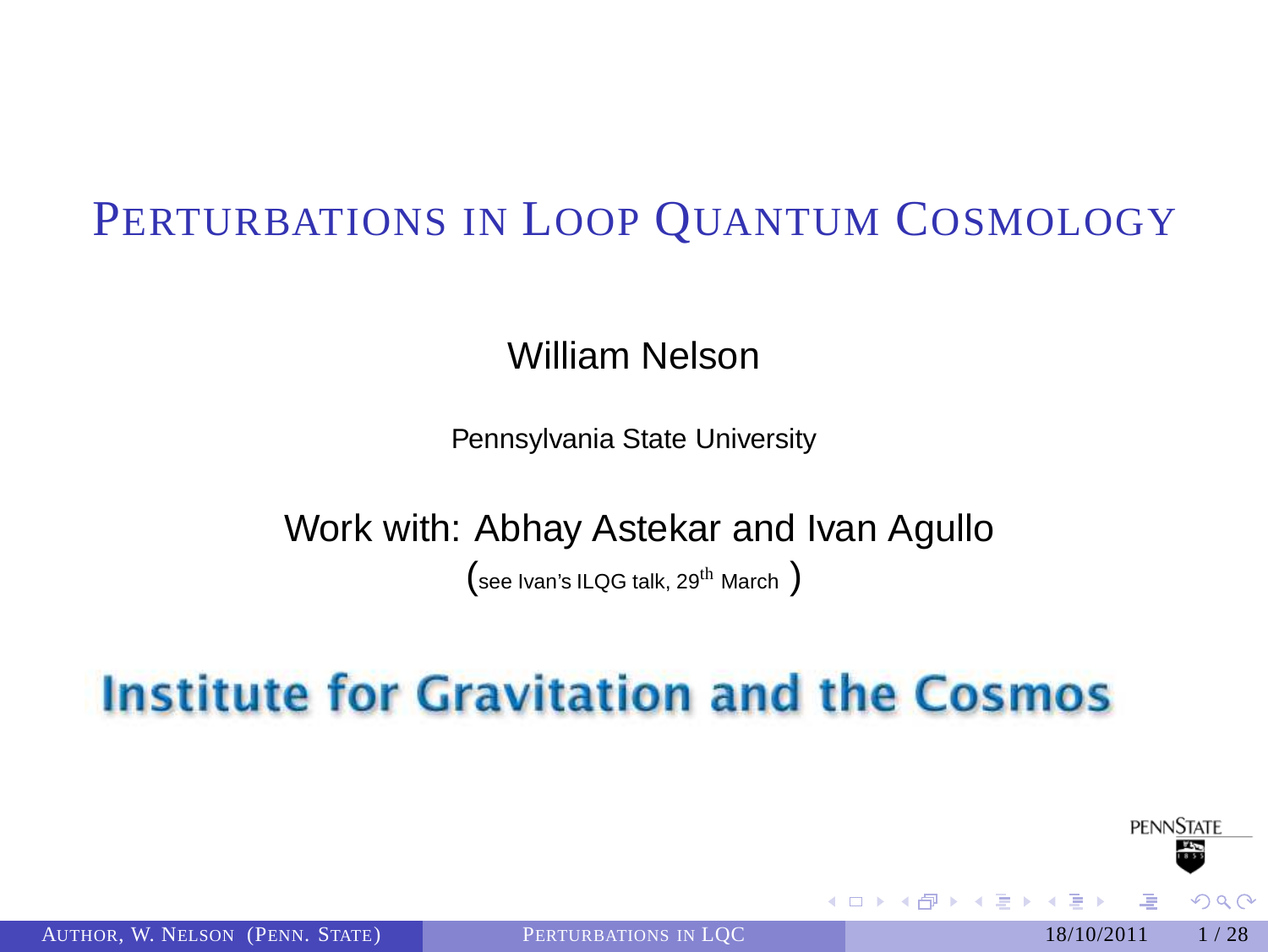

HAMILTONIAN P[ERTURBATIONS IN](#page-10-0) COSMOLOGY

QFT IN QUANTUM ([COSMOLOGICAL](#page-15-0)) SPACE-TIMES

- P[ERTURBATIONS IN](#page-19-0) LQC
- RESULTS AND C[ONCLUSIONS](#page-23-0)

AUTHOR, W. NELSON (PENN. STATE) P[ERTURBATIONS IN](#page-0-0) LOC 18/10/2011 2/28

**PENNSTATE**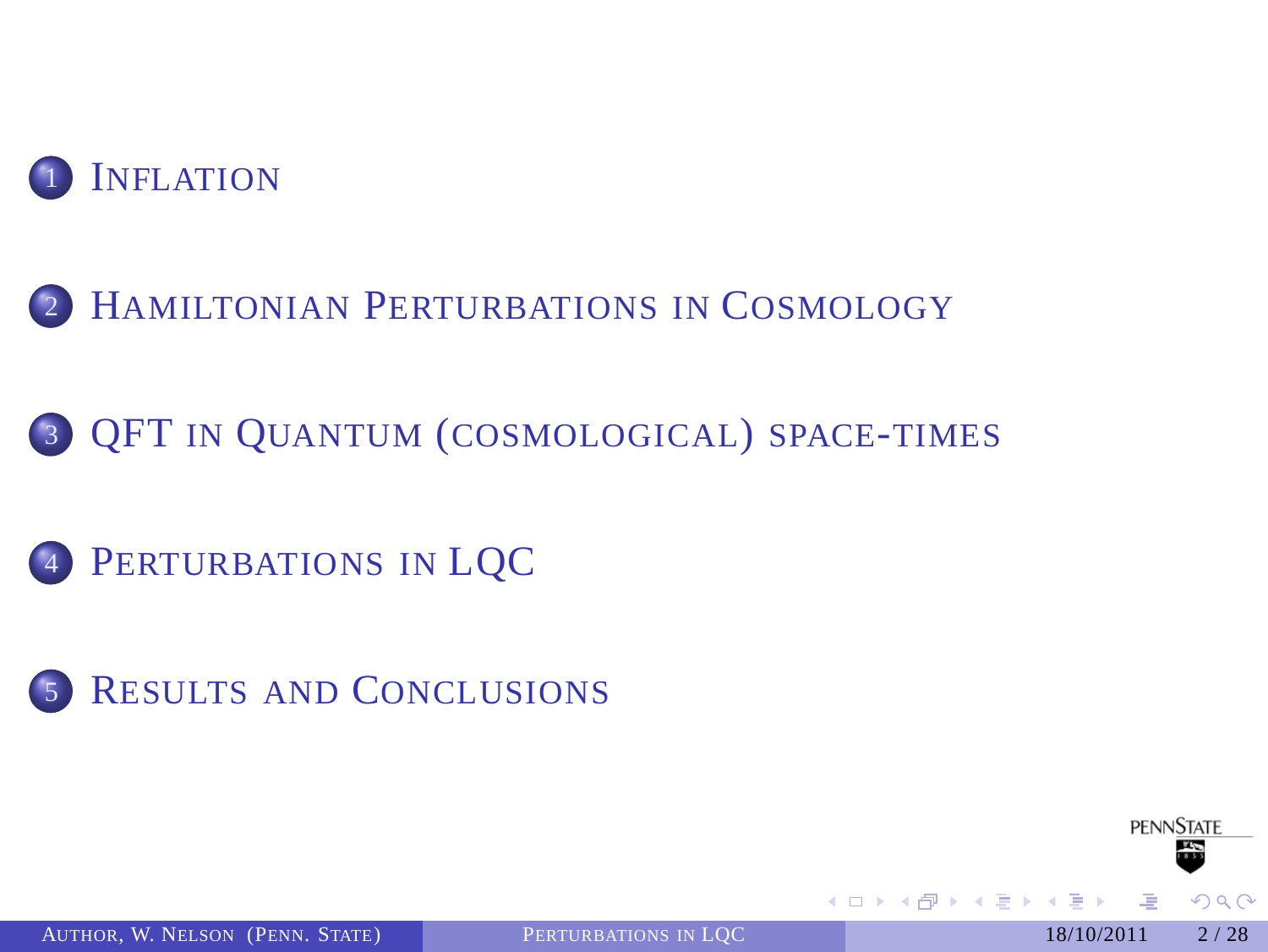See Ivan's ILQG talk 29<sup>th</sup> March 2011.

Quantum fluctuations of the scalar perturbations Q can be amplified by the background expansion.

The observable is the power-spectrum,

$$
\langle 0|\hat{R}_{\mathbf{k}}(t)\hat{R}_{\mathbf{k}'}(t)|0\rangle = \delta\left(\mathbf{k} + \mathbf{k}'\right)|R_{k}(t)|^{2} := \delta\left(\mathbf{k} + \mathbf{k}'\right)\left(4\pi k^{3}\right)^{-1}\Delta_{R}^{2}\left(k, t\right),
$$
\nwhere  $R_{k} = \frac{\dot{\phi}}{H}Q_{k}$ . (1)

For (quasi-) de Sitter (i.e. slow-roll)

$$
\Delta_R^2(k, t \gg t_k) \approx \frac{H^2(t_k)}{\pi m_p^2 \epsilon(t_k)}, \qquad (2)
$$

where  $t_k$  is given by  $H(t_k)\lambda(t_k) \sim 1$ .

<span id="page-2-0"></span>**PENNSTATE** 

 $209$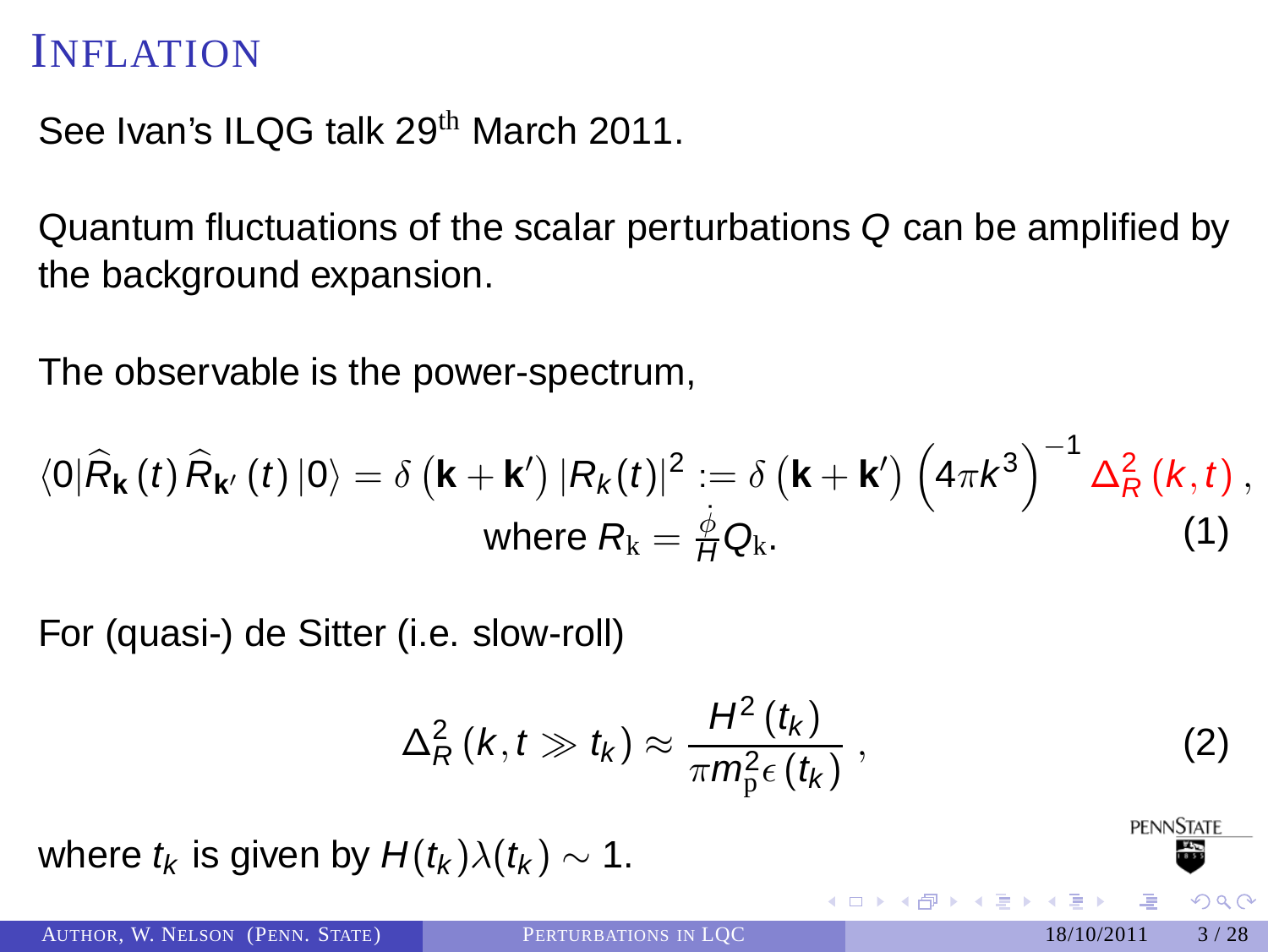This is almost constant w.r.t.  $k$  (scale invariant)

The deviation from scale invariance is parametrised by (for  $V(\phi) = \frac{1}{2} m^2 \phi^2$ )

$$
n_{\rm s} := 1 + \frac{\rm d}{\rm d\ln k} \left( \ln \Delta_R^2(k) \right) \approx 1 - 4\epsilon \tag{3}
$$

OBSERVATIONAL DATA: WMAP 7  $(k^* \approx 0.002 \text{ Mpc}^{-1})$ 

$$
\Delta_R^2(k^*) = (2.43 \pm 0.091) \times 10^{-9}
$$
  

$$
n_s(k^*) - 1 = 0.032 \pm 0.012
$$

**PENNSTATE**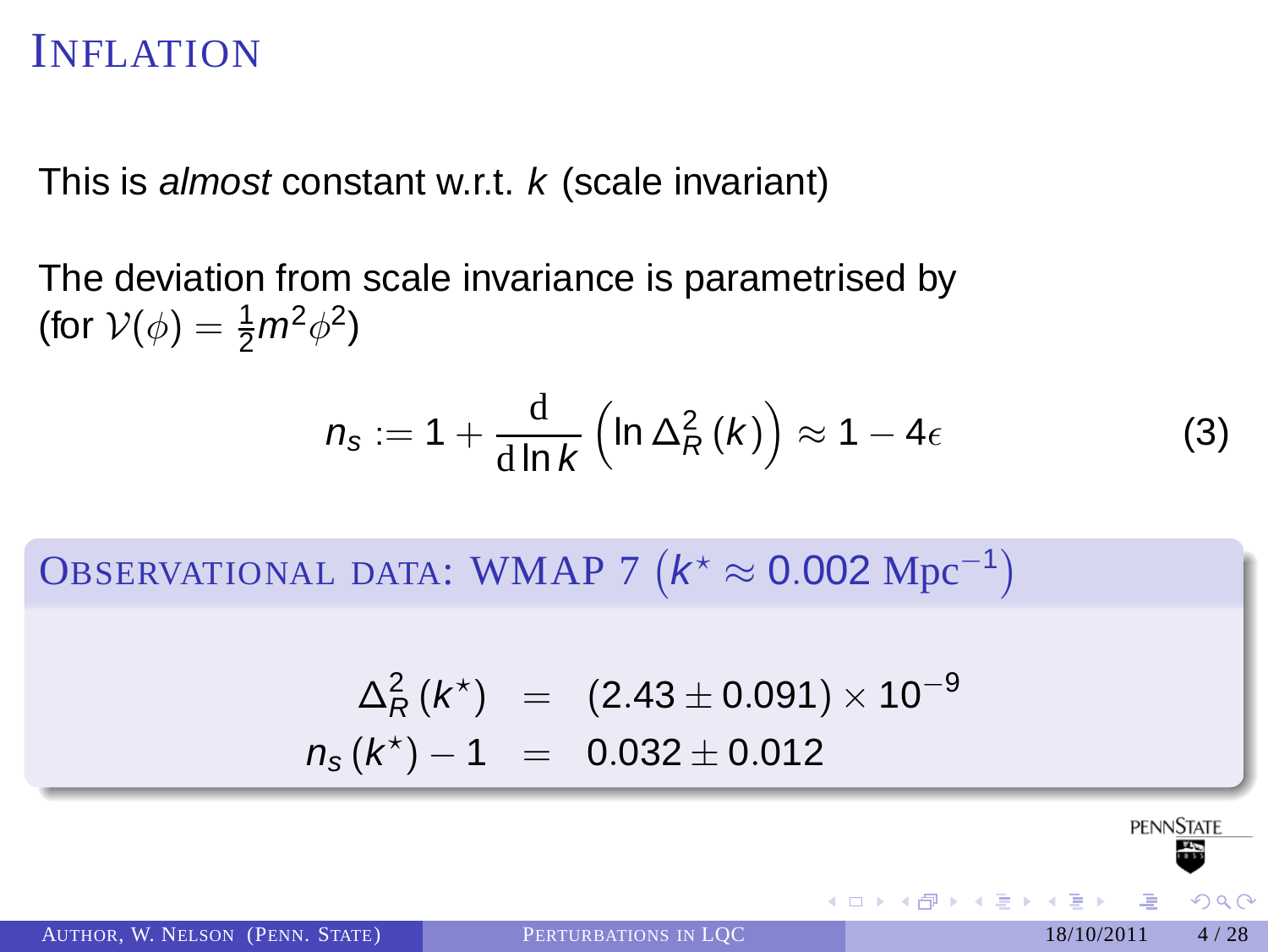## OPEN ISSUES WITH INFLATION

#### PARTICLE PHYSICS ISSUES

- What is the scalar field?
- Why is the potential flat?
- How does the inflaton couple to the standard model?

#### QUANTUM GRAVITY ISSUES

- Conditions to obtain inflation?
- Frequencies become transplanckian?
- Singularity?
- Perturbation theory?

**PENNSTATE**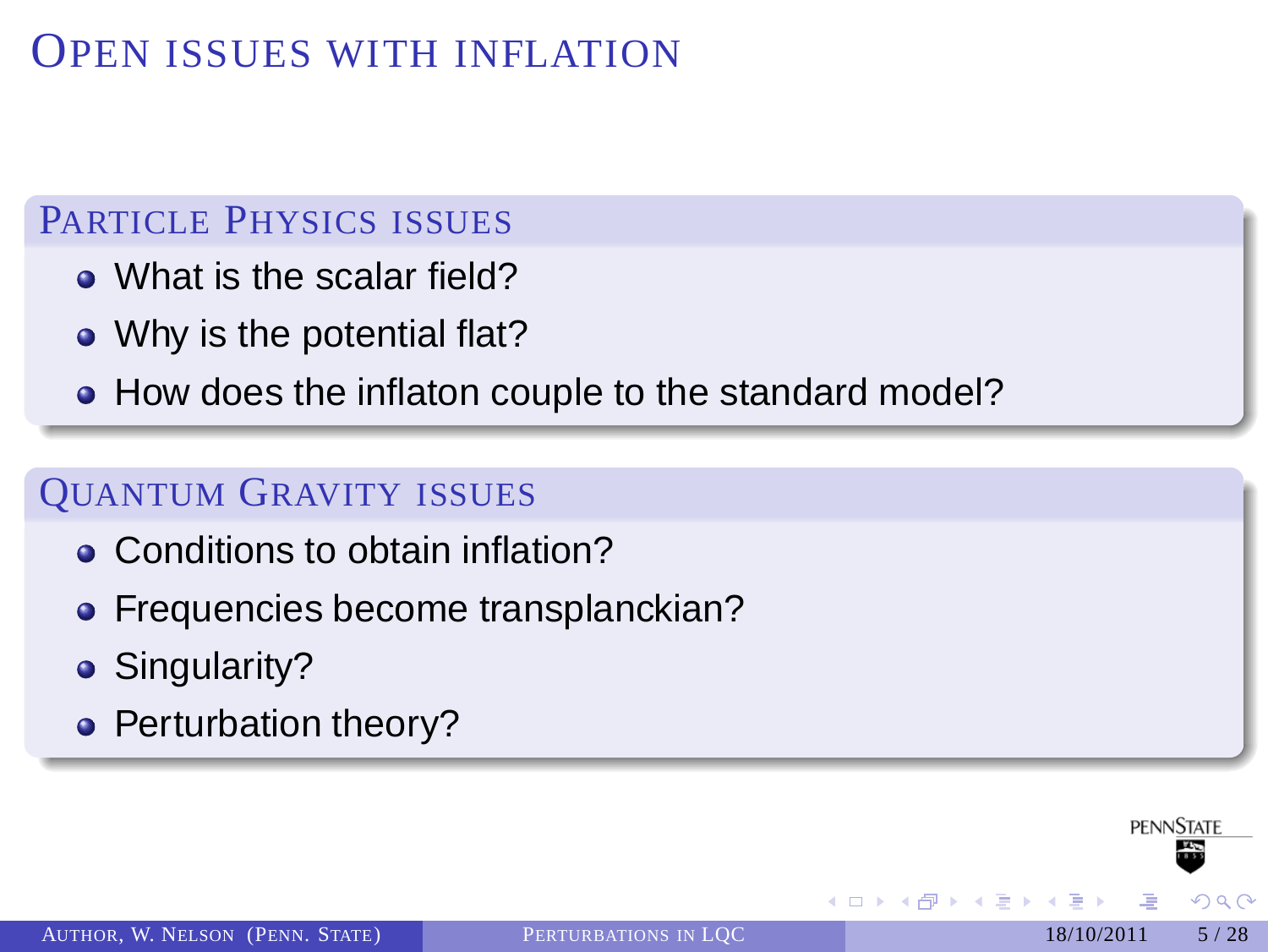For example what  $is|0\rangle$  ?

Typically one takes the Bunch-Davis vacuum at some time  $t_{\text{onset}}$ , but what if we started in a different state?

CONSIDER A STATE  $|in\rangle$  with  $N(k)$  particles

I. AGULLO, L. PARKER, PRD 2011

$$
\Delta_R^2(k) = {}^{(0)}\Delta_R^2(k) [1 + 2N(k)]
$$
  
\n
$$
n_s - 1 = {}^{(0)}n_s - 1 + \frac{d}{d\ln k} (1 + 2N(k))
$$

i.e. the initial state can have observable consequences.

AUTHOR, W. NELSON (PENN. STATE) P[ERTURBATIONS IN](#page-0-0) LOC 18/10/2011 6/28

**PENNSTATE**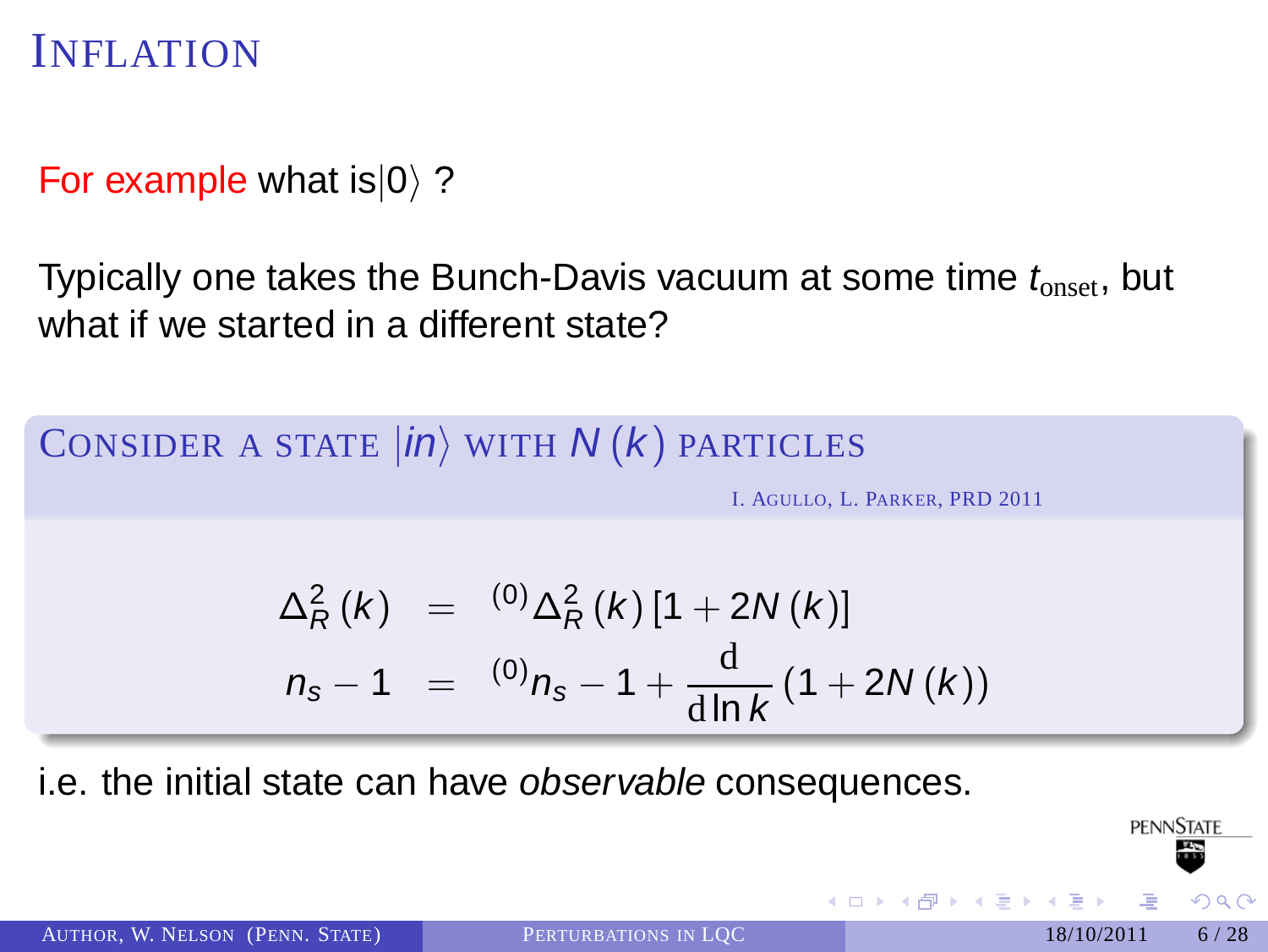

 $\lambda_{(1)} < \lambda_{(2)}$ Typical justification of Bunch-Davis vacuum: the modes were always inside the Hubble radius  $\Rightarrow$  requires putting the initial conditions  $PENNSATE$ at the singularity! イロト イ押 トイヨ トイヨ  $\Omega$ 

AUTHOR, W. NELSON (PENN. STATE) P[ERTURBATIONS IN](#page-0-0) LOC 18/10/2011 7/28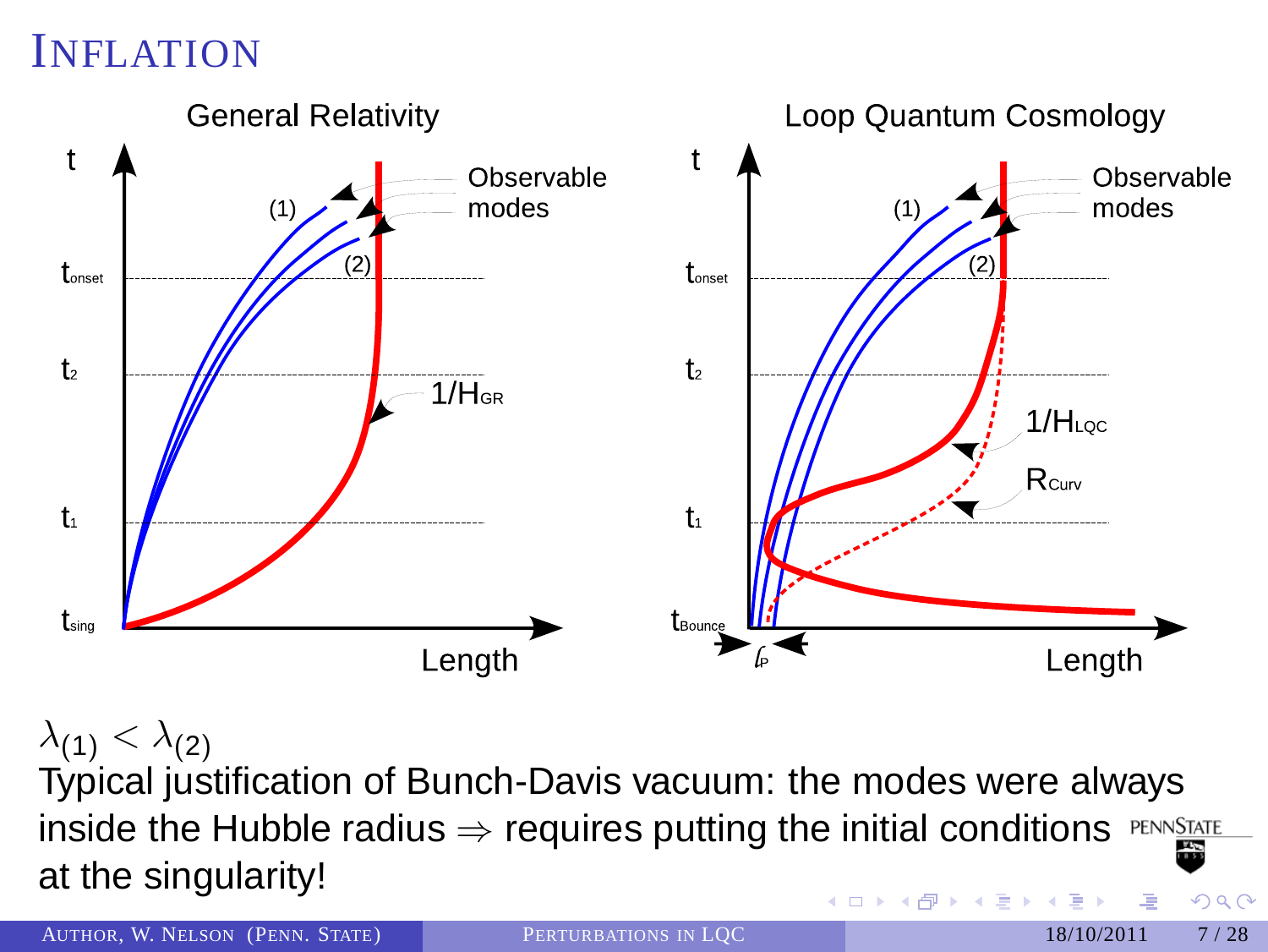### **TAKE HOME POINT**

Observations are (potentially) sensitive to the state at the onset of slow-roll.

The pre-inflationary dynamics will (typically) result in a state that contains particles (relative to  $|0\rangle$ ) and hence we have a window on to the pre-inflationary era.

Note: Non-gaussianities will provide the really strong test/restriction on the form of this initial state.

**PENNSTATE**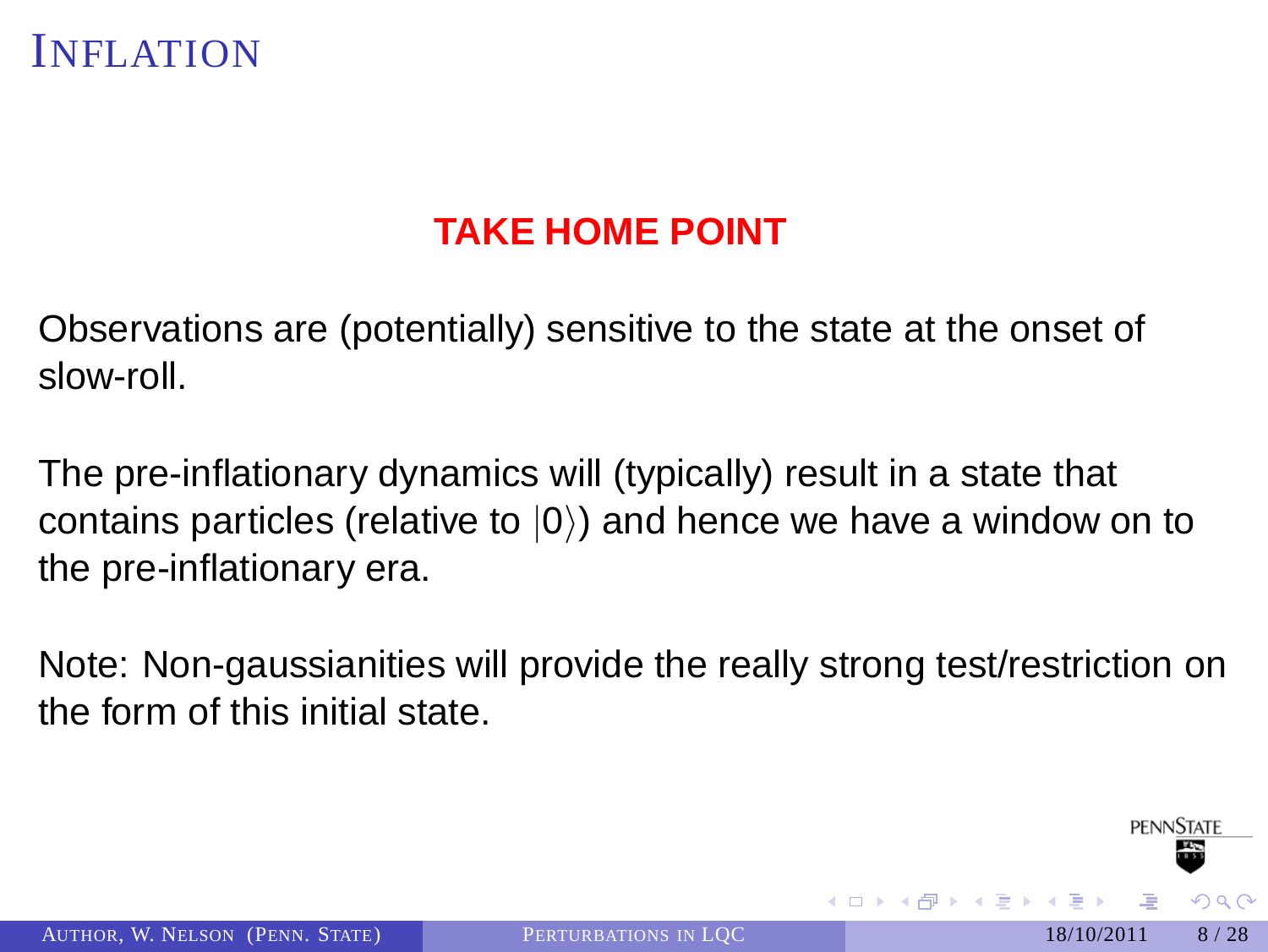INFLATION AND LQC: QUESTIONS AND ANSWERS?

### HOMOGENEOUS LQC IS VERY SUCCESSFUL AT SOLVING THE PROBLEMS OF INFLATION

- Singularity  $\rightarrow$  Bounce
- $\bullet$  Low densities  $\rightarrow$  Recover GR
- $\bullet$  With a scalar field and potential  $\rightarrow$  Generically get inflation

### How does it do for perturbations?

#### QUANTUM GRAVITY ISSUES

- Conditions to obtain inflation? (background)  $\checkmark$  (perturbations)?
- Frequencies become transplanckian? (perturbations)?
- Singularity? (background)  $\sqrt{2}$  (perturbations) ?
- Perturbation theory? (background)  $\checkmark$  (perturbations) ?

∢ □ ▶ ∢ <sup>⊖</sup>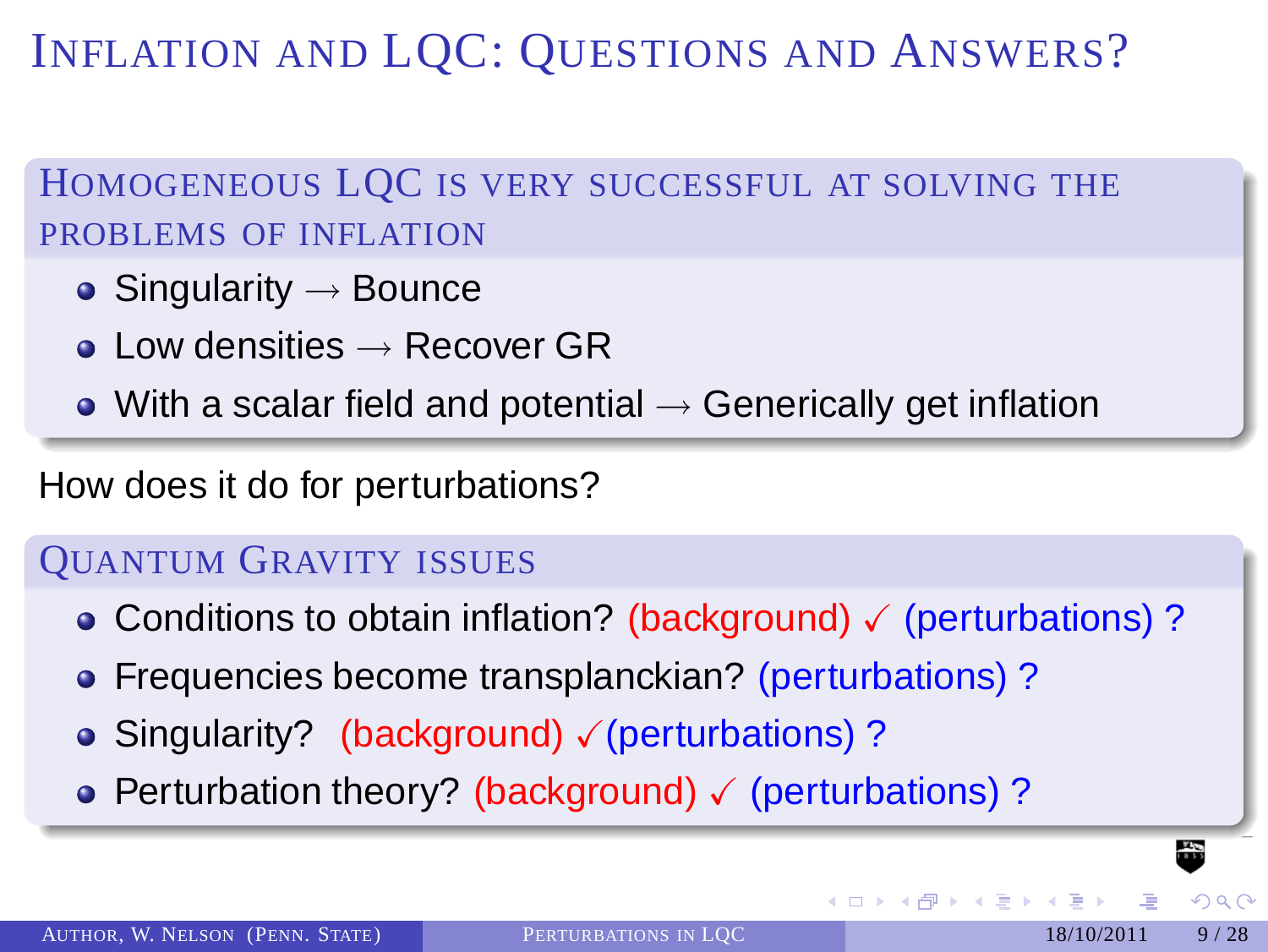# THE PROGRAM

- Develop the framework using the most optimistic approximations (i.e. the standard matter constraints of QFT)
- Explore what this says for the issues of inflation.
- Within this framework, look for consistency with observations and freedom from the issues of GR and (ideally) deviations from the GR predictions.
- Go beyond the approximations and understand their consequences.

#### **TRUNCATION**

|                      | Truncation                         |
|----------------------|------------------------------------|
| <b>Isotropic LQC</b> | Loop Quantise FRW Hamiltonian      |
| Anisotropic LQC      | Loop Quantise Bianchi Hamiltonians |
| Gowdy models         | Loop Quantise Gowdy Hamiltonians   |

 $209$ 

**← ロ ≯ ← イ 同 →** 

 $\rightarrow$   $\equiv$   $\rightarrow$   $\rightarrow$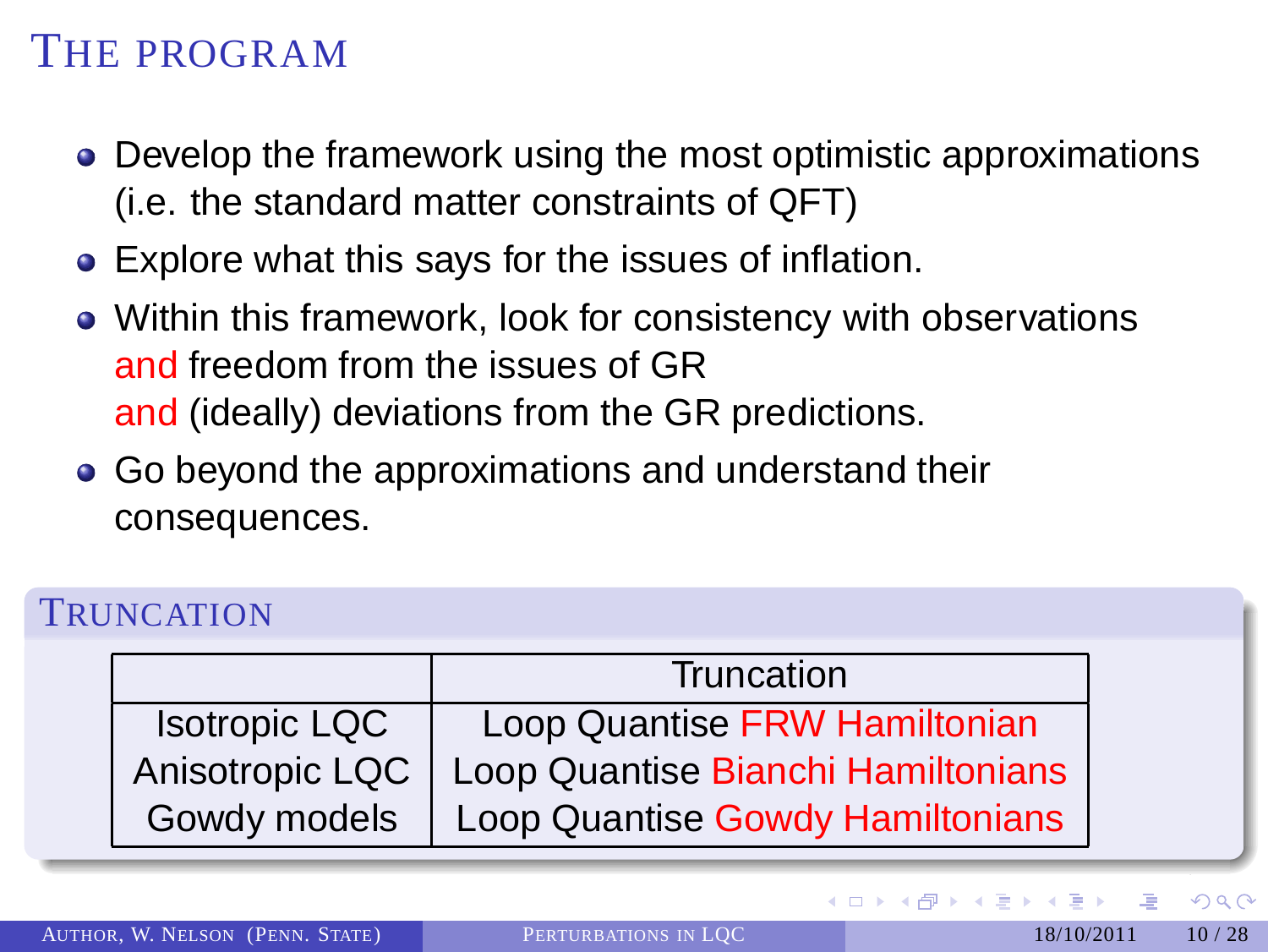Want to find a suitable truncation of full GR to cosmological perturbations:

```
[(e.g.) D. Langlois, L. Bethke . . . ]
```


AUTHOR, W. NELSON (PENN. STATE) P[ERTURBATIONS IN](#page-0-0) LOC 18/10/2011 11/28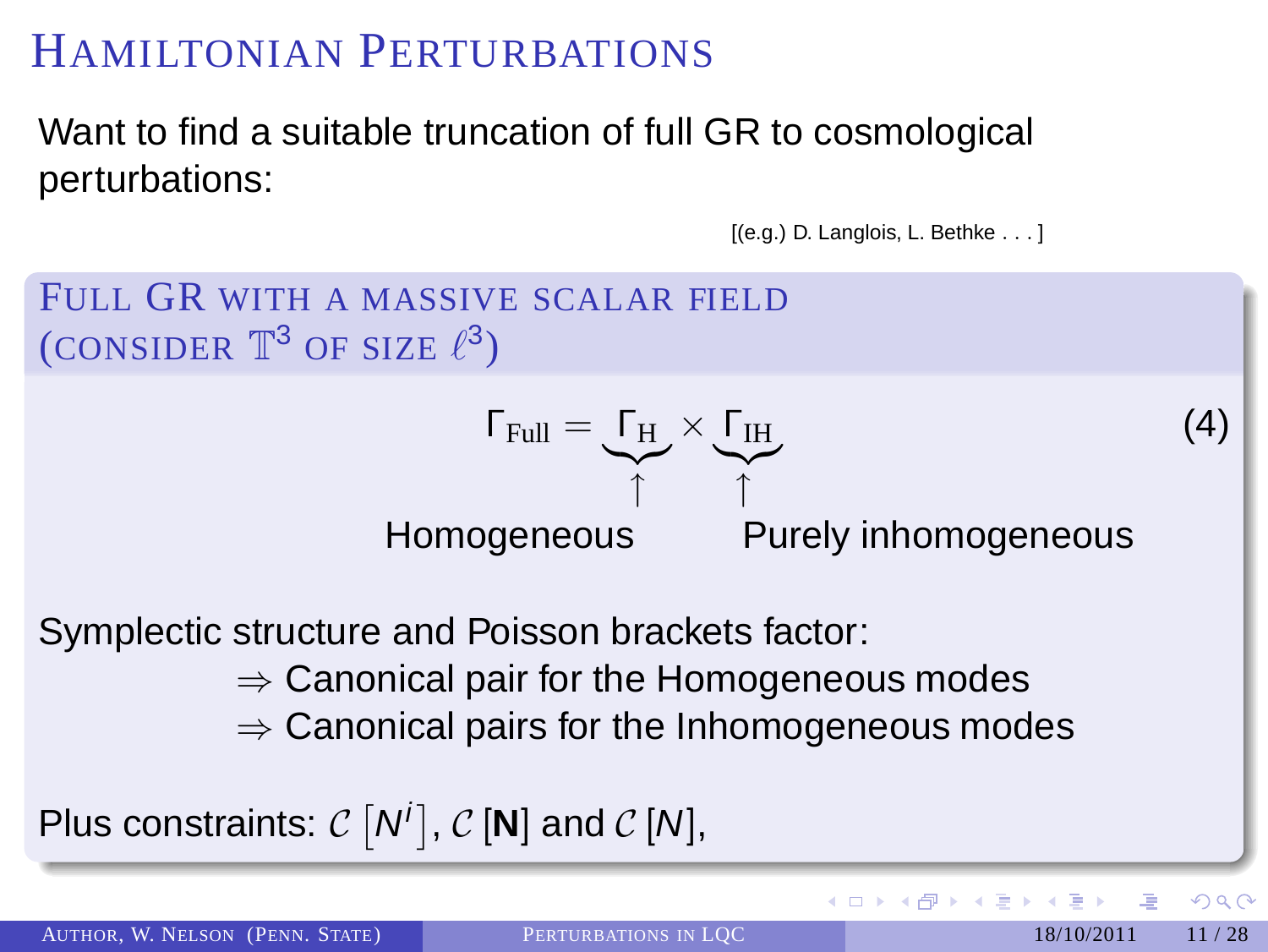We are interested in the inhomogeneous modes being *linear* perturbations:

Build up the constraints of  $2<sup>nd</sup>$  order in the inhomogeneous variables

$$
C = C^{(0)} + C^{(1)} + C^{(2)} . \tag{5}
$$

Carry out the reduction to  $1<sup>st</sup>$  order i.e.

Solve the 1<sup>st</sup> order constraint  $\int NC^{(1)} \approx 0$  and find gauge invariant variables.

The dynamics are then given by

$$
\int_{\uparrow} N\left(\mathcal{C}^{(0)} + \mathcal{C}^{(2)}\right) \approx 0
$$
\nHomogeneous

\nPROBLEM DOS N-LOC

\nPROBLEM DOS N-LOC

\n1840/2011, 12/28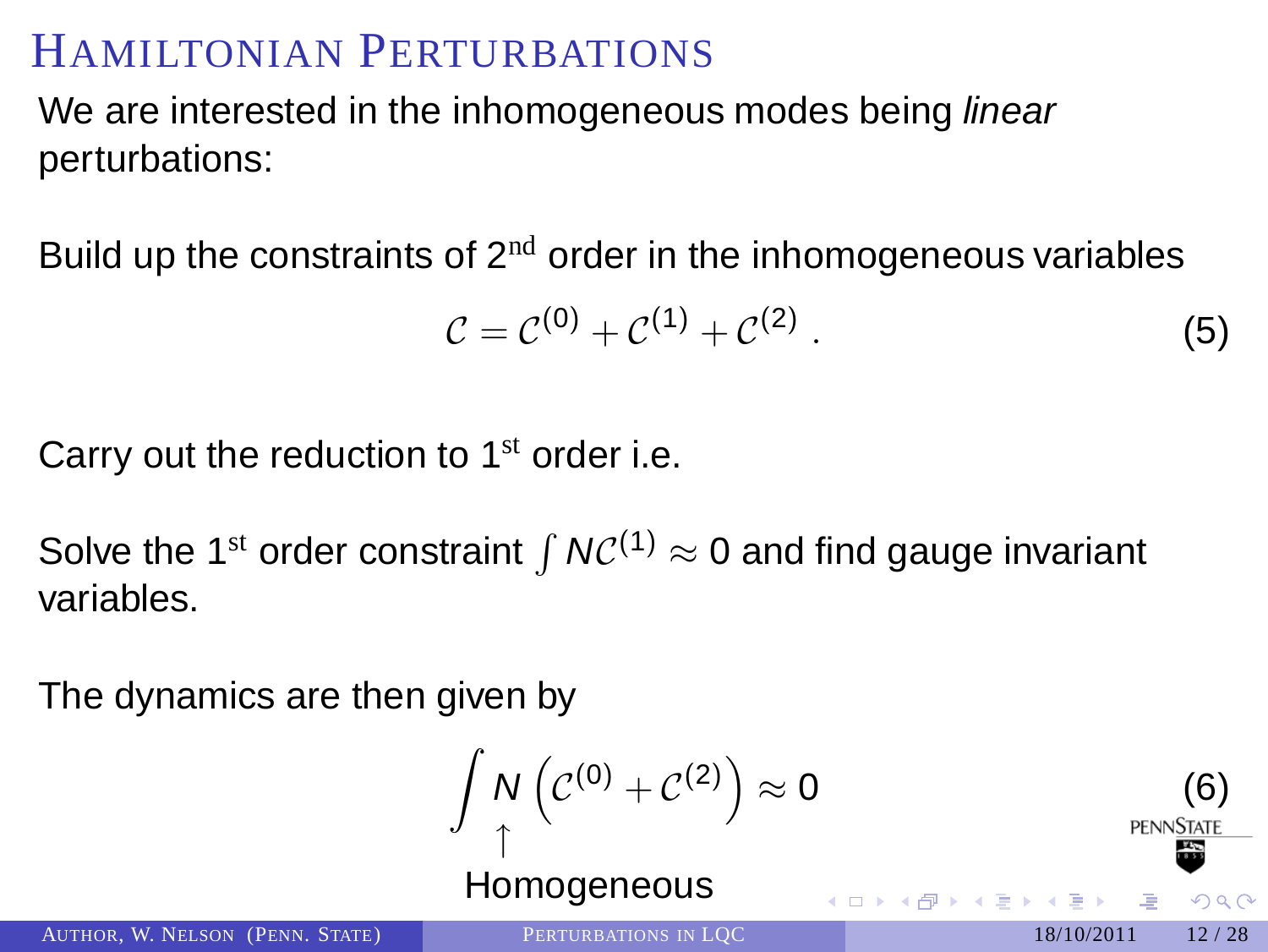#### VARIABLES - BEFORE REDUCTION

$$
A_{a}^{i} = c^{(0)}\omega_{a}^{i} + \alpha_{a}^{i} \qquad E_{i}^{a} = p\sqrt{q_{0}}^{(0)}e_{i}^{a} + \epsilon_{i}^{a}
$$
  
\n
$$
\Phi = \phi + \delta\phi \qquad \Pi_{\phi} = \pi_{\phi} + \delta\pi_{\phi}
$$

7- constraints,  $(\alpha_{\boldsymbol{a}}^i, \delta \phi) = 9 + 1$  inhomogeneous configuration variables

#### $\Rightarrow$  3 true, inhomogeneous degrees of freedom (1 scalar, 2 tensor)

#### VARIABLES - AFTER REDUCTION

Homogeneous degrees of freedom:  $(V, b, \phi, \pi_{\phi})$ (rather that  $(c, p, \phi, \pi_{\phi})$ )

Inhomogeneous degrees of freedom:

$$
(\mathsf{Q}_\mathbf{k},\mathsf{P}_\mathbf{k}),(\mathsf{h}^\pm_\mathbf{k},\pi^\pm_\mathsf{h}_\mathbf{k})
$$

**PENNSTATI** 

 $209$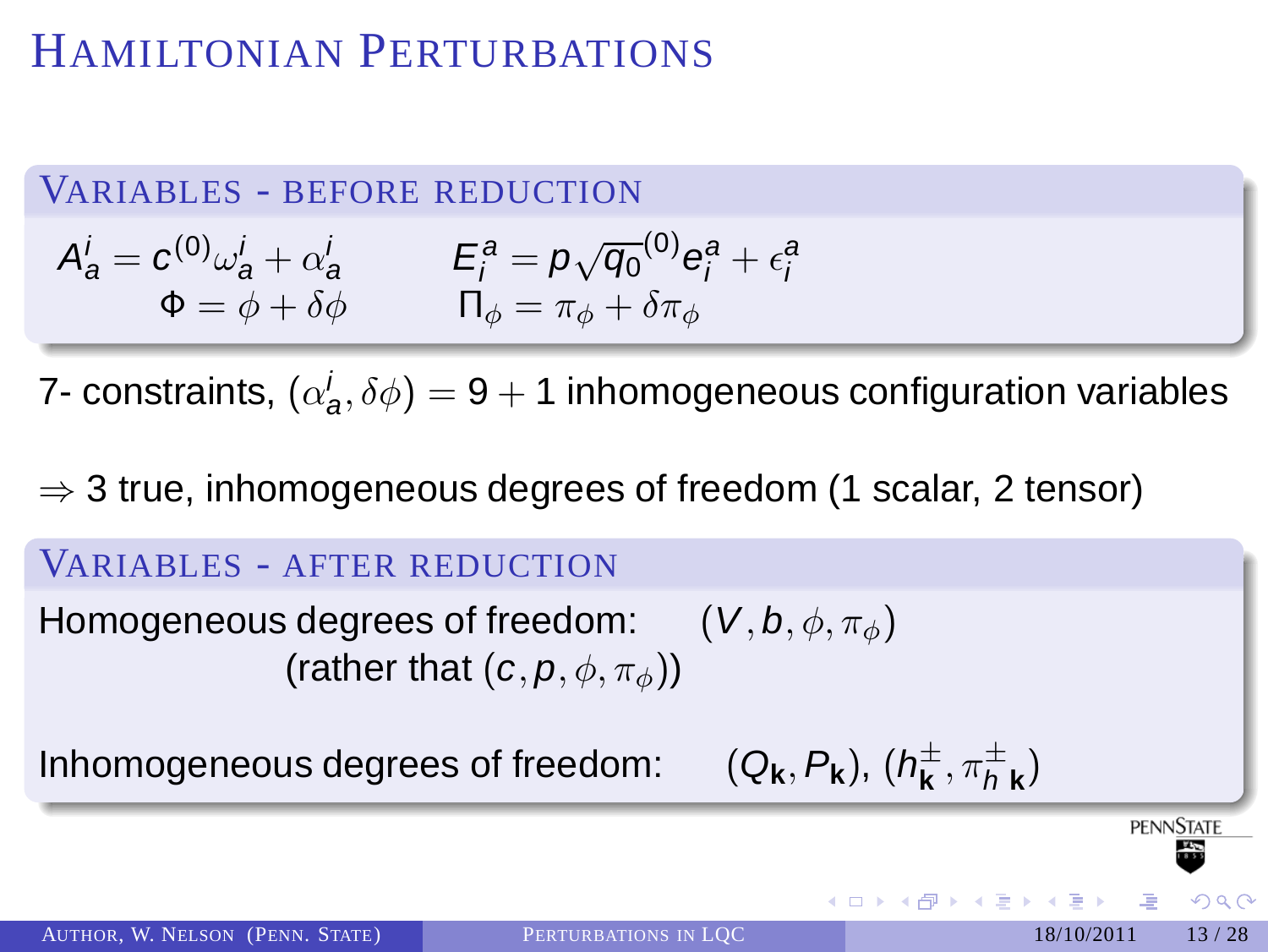The scalar Hamiltonian constraint (in harmonic time) is

$$
\frac{\pi_{\phi}^2}{2\ell^3} + \frac{m^2}{2\ell^3} V^2 \phi^2 - \frac{3}{8\pi G\ell^3} b^2 V^2 + \int d^3k \left[ \frac{1}{2} P_{\mathbf{k}}^2 + f(V, b, \phi, \pi_{\phi}, k) Q_{\mathbf{k}}^2 \right]
$$
  
Background part

where  $\mathsf{V}=\boldsymbol{a}^3\ell^3$  is the physical volume of the torus.

Note: We use quantum theory from the bounce to  $\rho_{\text{kinetic}} = \rho_{\text{potential}}$ ( $\sim$  10<sup>4</sup>t<sub>p</sub>), by which time the curvature is  $\sim$  10<sup>-10</sup>m<sub>p</sub><sup>2</sup>.

After this, QFT in curved space-time is fine.

**PFNNSTATI**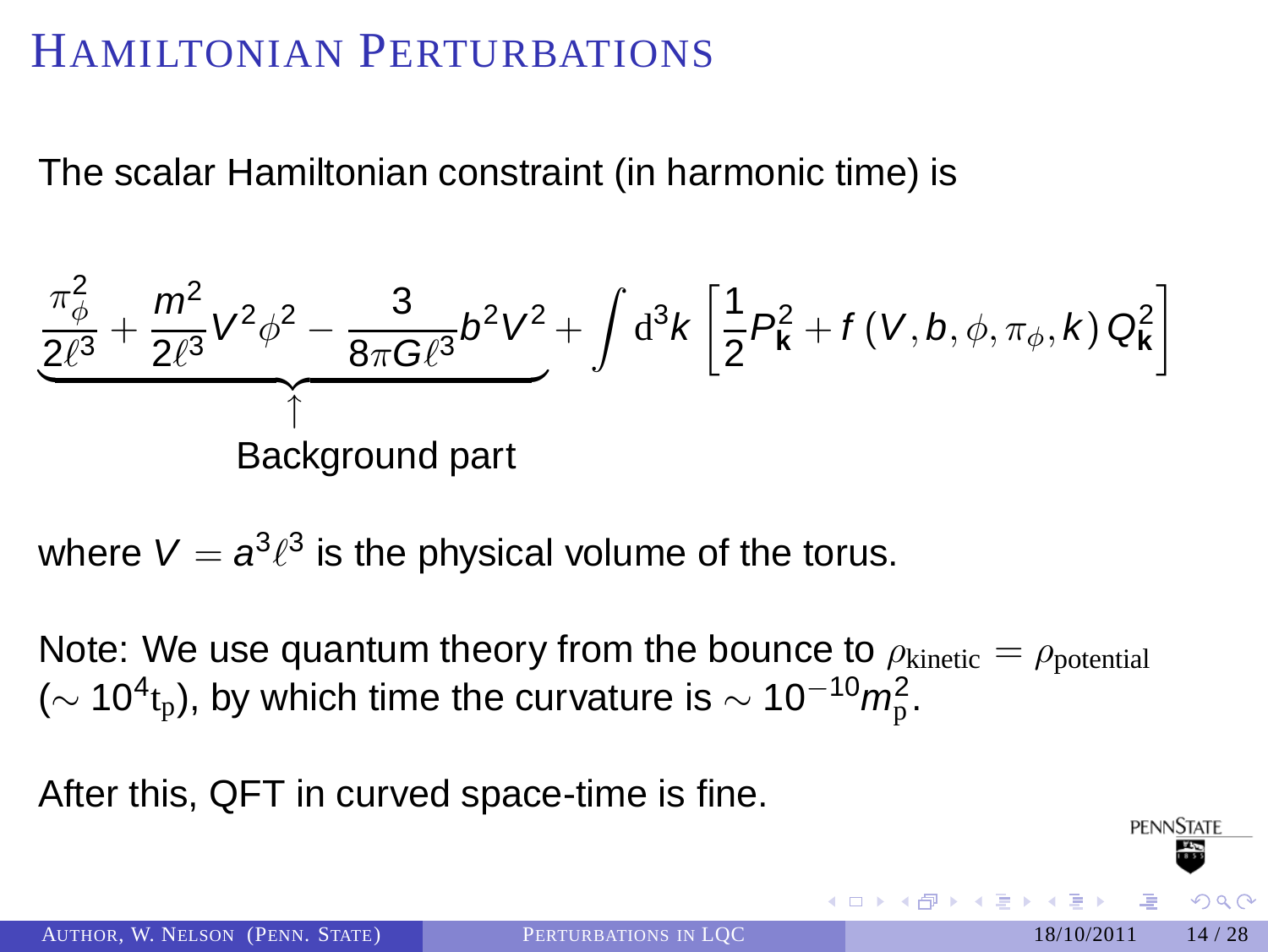### **TAKE HOME POINT**

Gauge invariant scalar perturbations satisfy

$$
\frac{\pi_{\phi}^{2}}{2\ell^{3}} + \frac{m^{2}}{2\ell^{3}}V^{2}\phi^{2} - \frac{3}{8\pi G\ell^{3}}b^{2}V^{2} + \int d^{3}k \left[\frac{1}{2}P_{\mathbf{k}}^{2} + f(V,b,\phi,\pi_{\phi},k) Q_{\mathbf{k}}^{2}\right] = 0
$$
\n(7)

Gauge invariant scalar perturbations look exactly like test scalar fields with a time dependent mass.

Note: tensor modes are automatically gauge invariant and their **PENNSTATE** Hamiltonian has the same form.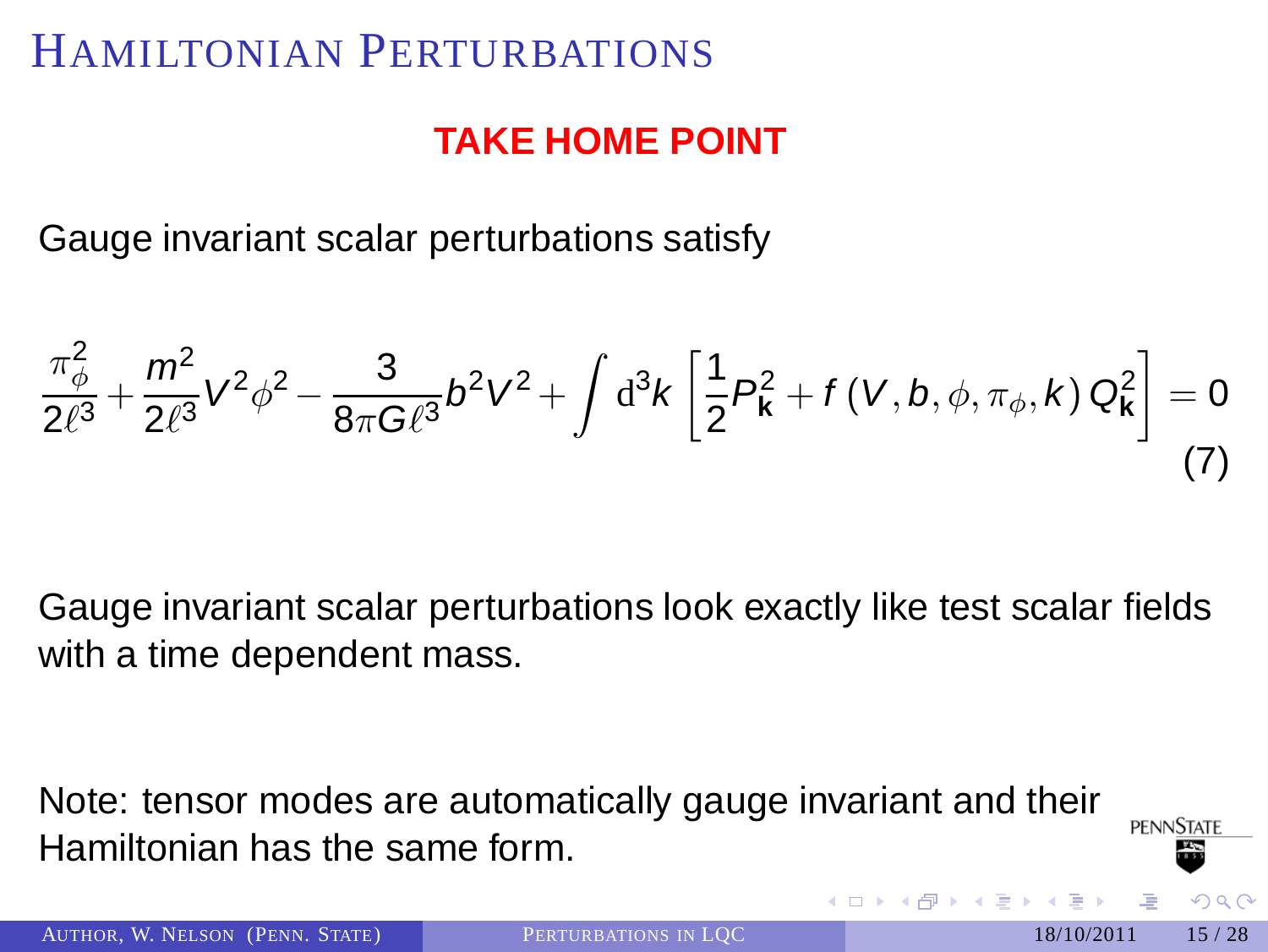We know how to describe test Quantum Fields on Quantum Cosmological Space-Times. Ashtekar, Kaminski, Lewandowski, PRD 2009

Write down the classical constraint and quantise this (in  $\mathbb{T}^3$  of volume  $\ell^3 a^3(\tau)$ )

Physical states obey,



 $\tau$  is Harmonic time ( $N=a^3)$ 

<span id="page-15-0"></span>**PENNSTATE** 

 $209$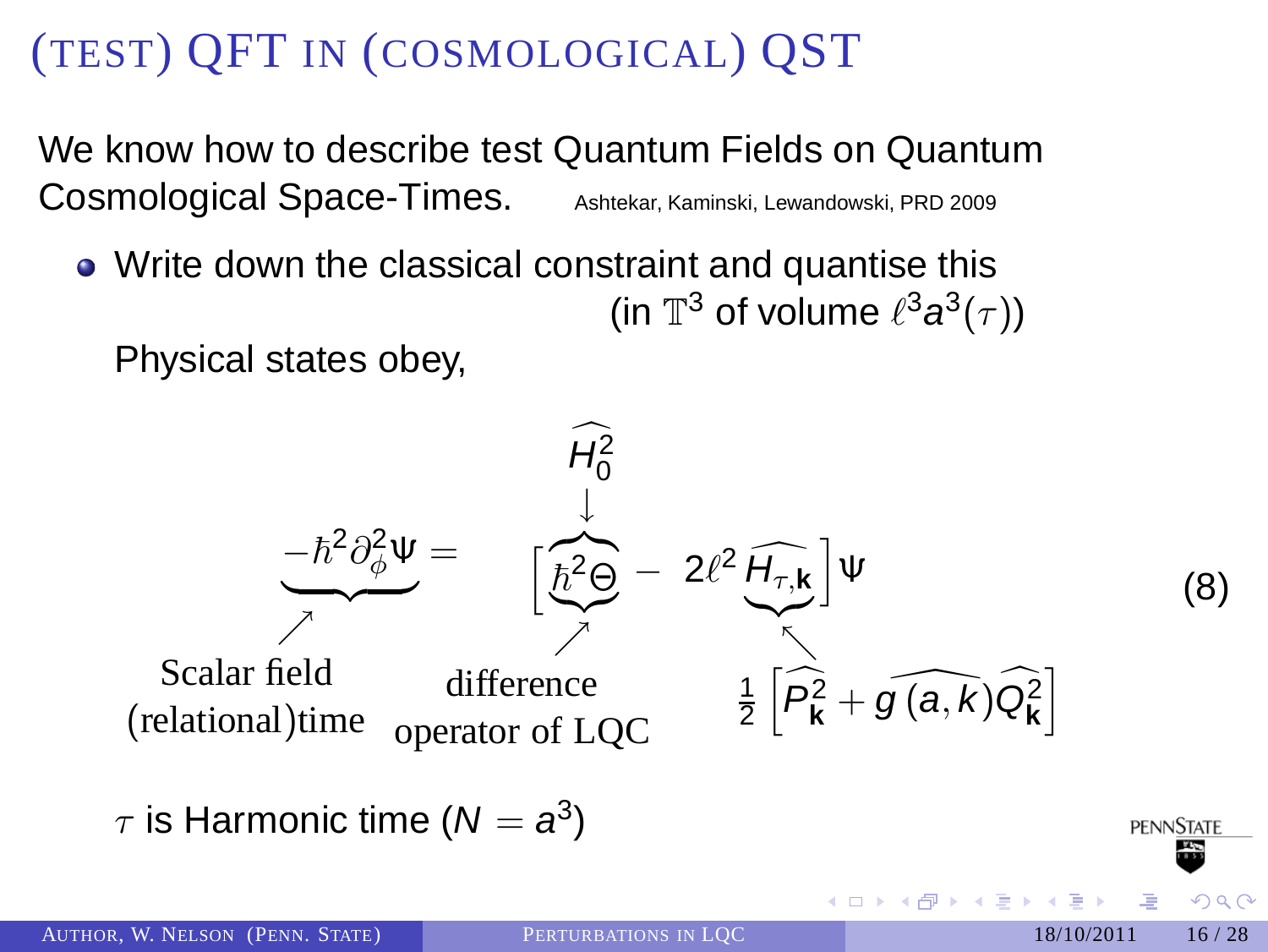Make three systematic approximations (test-field approx):

- Assume the state can be factored as:  $\Psi = \Psi_0(V) \otimes \Psi_{\text{pert}}(Q_{\mathbf{k}})$
- Take expectation values w.r.t. geometry state.
- Approximate (e.g.)  $a^4 \approx \hat{a}^4$

The procedure accounts for all the holonomy and inverse operator corrections.

**PENNSTATE** 

 $209$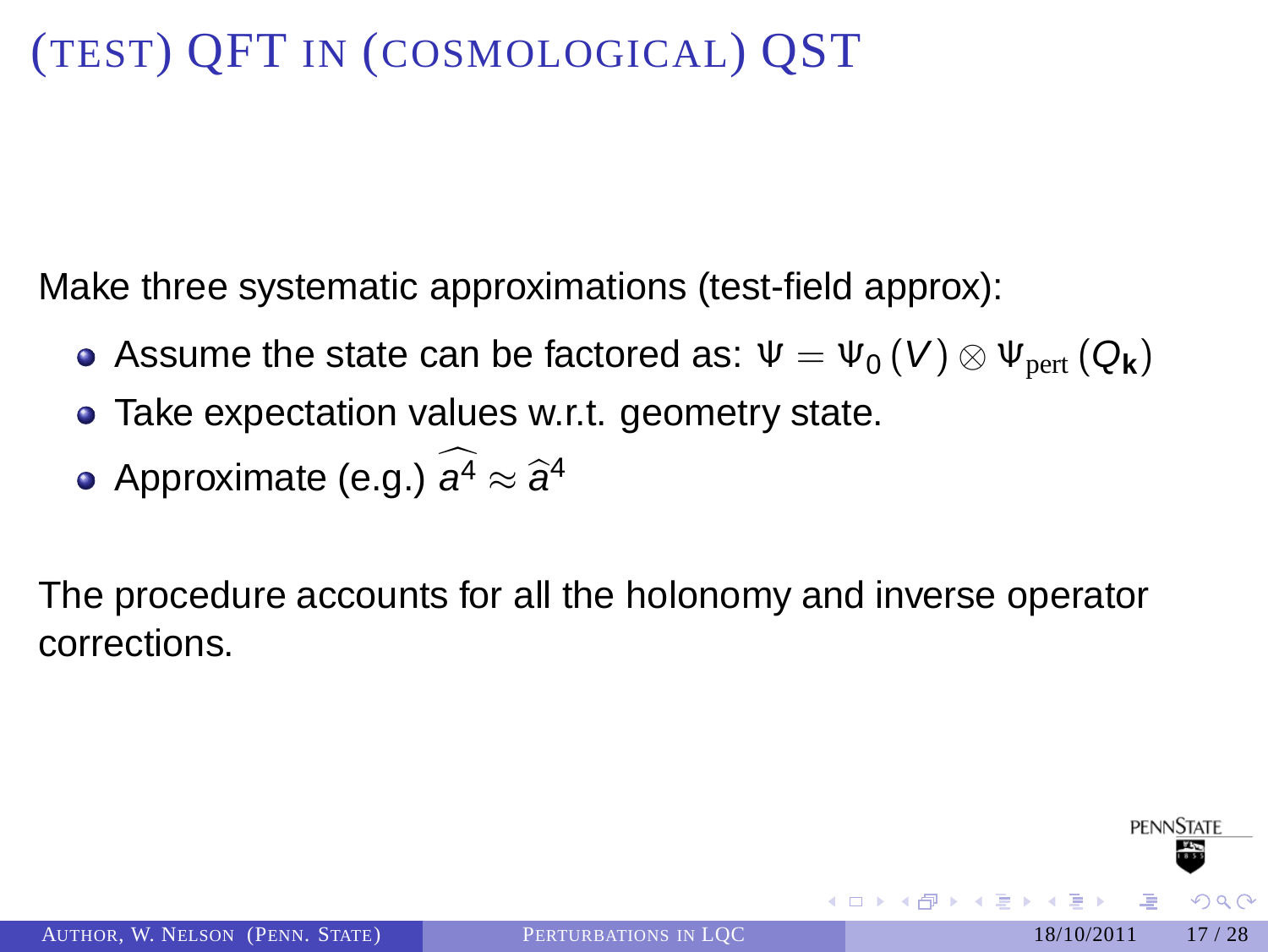Now use the test field approximation i.e.  $\sim \widehat{H_0} \gg \widehat{H_{\tau,k}}$ to get,

$$
-i\hbar\partial_{\phi}\Psi=\left[\widehat{H_{0}}-\underbrace{\left(\ell^{-3}\widehat{H_{0}}\right)^{-1/2}\widehat{H_{\tau,\boldsymbol{k}}}\left(\ell^{-3}\widehat{H_{0}}\right)^{-1/2}}_{\widehat{H_{\phi,\boldsymbol{k}}}}\right]\Psi
$$

But  $\widehat{H_{\phi k}}$  contains (e.g.)  $\widehat{a^4}$ , which are *time independent* 

Go to the interaction picture with  $\Psi_\mathrm{int} := \mathbf{e}^{-\frac{i}{\hbar} \widehat{H}_0(\phi - \phi_0)} \Psi.$  $\oint \widehat{H_0}$  → Hamiltonian of 'Heavy' d.o.f.  $\widehat{H_{\phi,\mathbf{k}}} \rightarrow$  Hamiltonian of 'light' d.o.f.

$$
i\hbar\partial_{\phi}\Psi_{int} = \widehat{H_{\phi,k}}\Psi_{int}
$$

(9)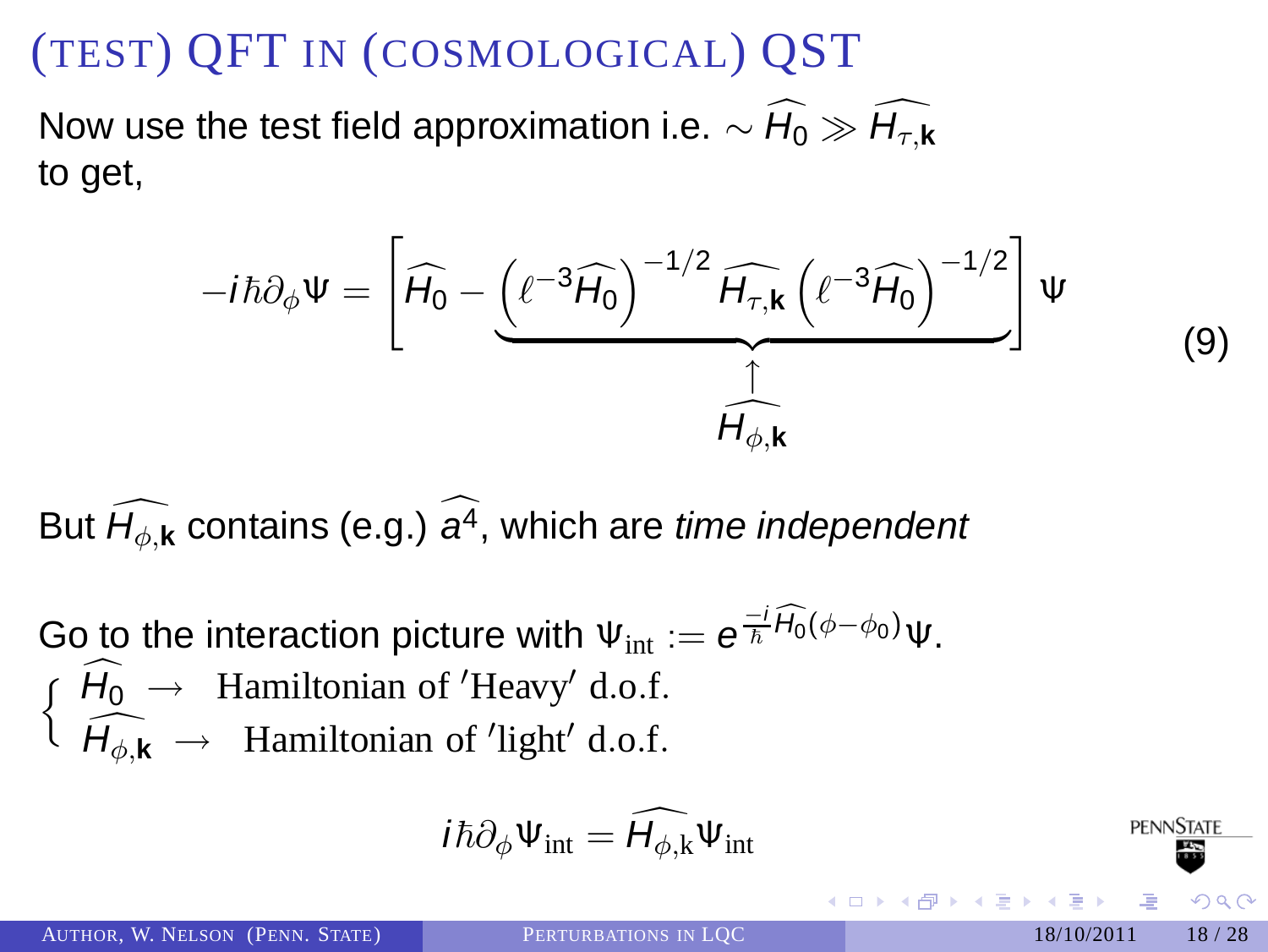Finally, assume  $\Psi_{\text{int}} = \Psi_0(a) \otimes \Psi_{\text{pert}}(Q_{\mathbf{k}})$ 

with  $\Psi_0(a)$  sharply peaked around some classical back-ground trajectory.

Then taking the expectation value w.r.t.  $\Psi_0$  we get,

$$
i\hbar\partial_{\phi}\Psi_{\text{pert}}=\frac{1}{2}\left[\widehat{P}_{\mathbf{k}}^{2}+g\left(\langle\hat{a}\rangle,\mathbf{k}\right)\widehat{Q}_{\mathbf{k}}^{2}\right]\Psi_{\text{pert}}\ .\hspace{1.5cm}\textbf{(10)}
$$

Recall:  $\Psi_0(a)$  is sharply peaked so  $\langle \hat{a}^2 \rangle \approx \langle \hat{a} \rangle^2$ . This precisely the QFT Hamiltonian for test fields on the effective background  $\langle \hat{a} \rangle$ 

**PENNSTATE**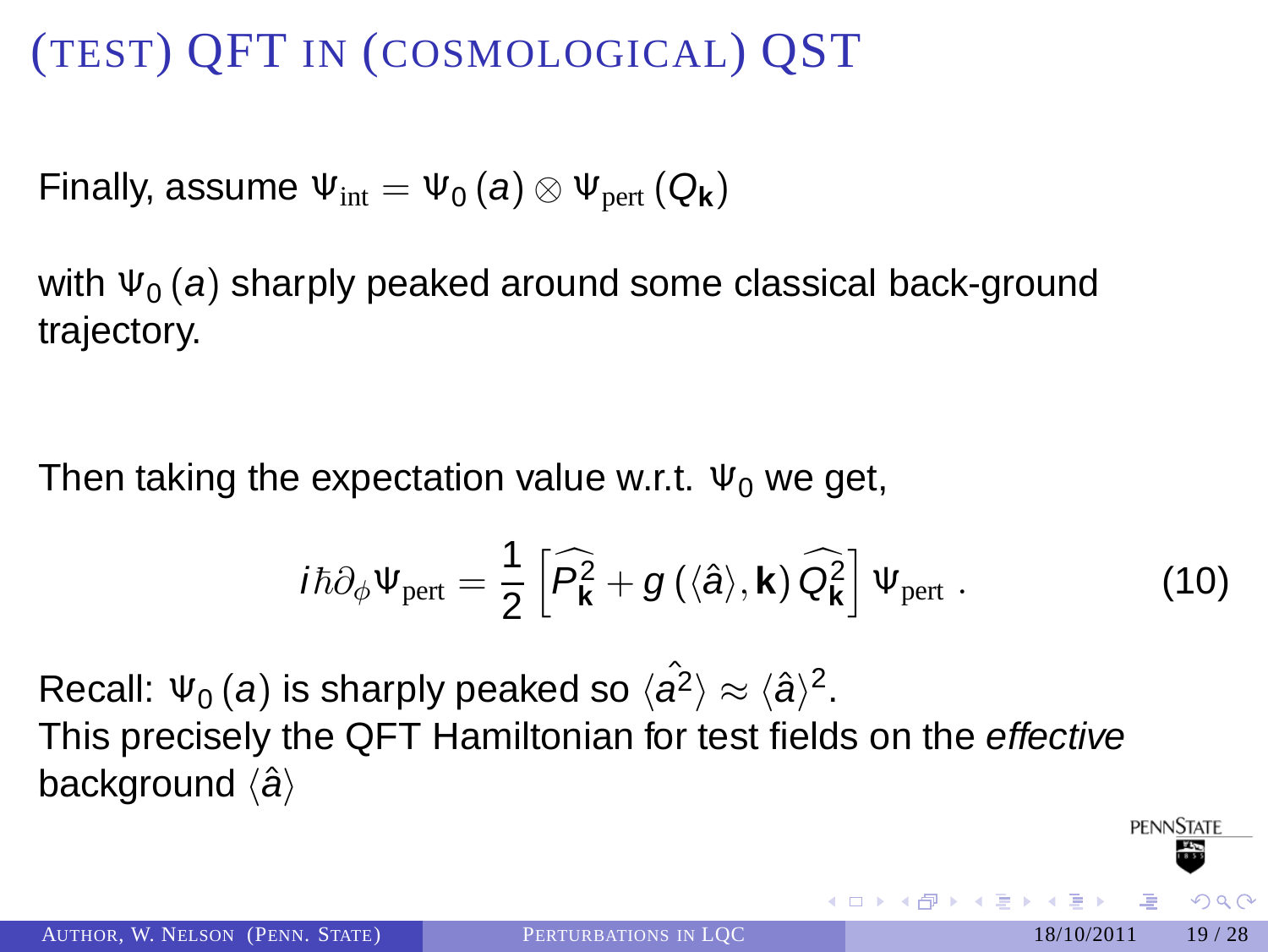## PERTURBATIONS LQC

Recall that our classical Hamiltonian was:

$$
H_{\text{GI}}^{\text{S}} = H^{(0)} + \int \mathrm{d}^3 k \left[ \frac{1}{2} P^2 + \frac{1}{2} f(V, b, \phi, \pi_{\phi}, k) Q^2 \right] \ . \tag{11}
$$

But this is exactly the same as test scalar fields, with a 'time' dependent mass

$$
f(V, b, \phi, \pi_{\phi}, k) = 12\pi G \pi_{\phi}^{2} - 16\pi^{2} \gamma^{2} G^{2} \frac{\pi_{\phi}^{4}}{V^{2} b^{2}} + 8\pi \gamma G \frac{V^{2}}{\ell^{6}} \frac{\pi_{\phi}}{V b} \frac{dV}{d\phi}. (12)
$$

AUTHOR, W. NELSON (PENN. STATE) P[ERTURBATIONS IN](#page-0-0) LOC 18/10/2011 20/28

4 **D** F

<span id="page-19-0"></span>

**PENNSTATE**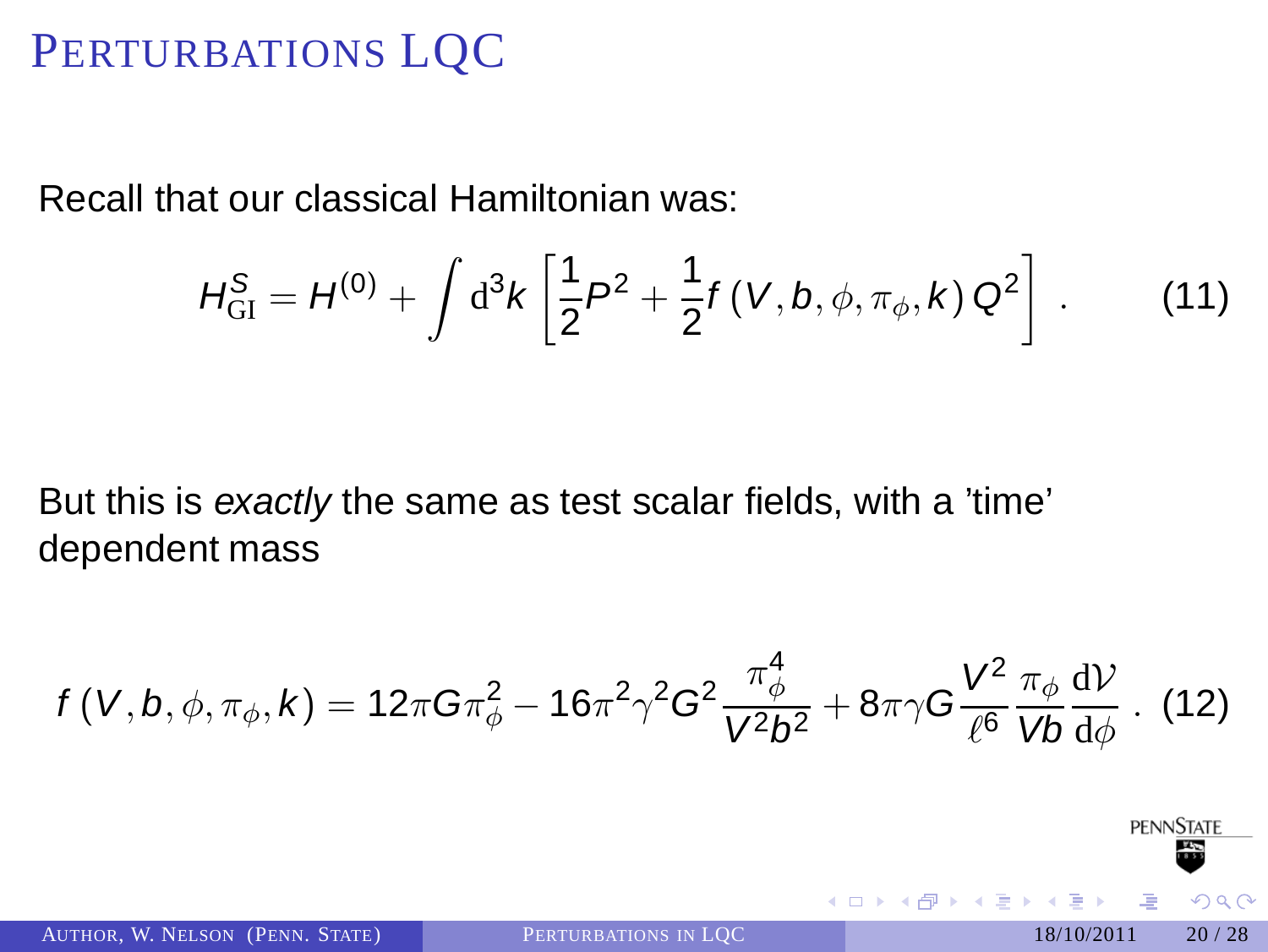# PERTURBATIONS LQC

## **TAKE HOME POINT**

Up to fluctuations we get back to the standard QFT Hamiltonian on an effective LQC background.

But note:

- That is only true for the Hamiltonian in this form. (difference between  $H^2$  and  $\rho$  in LQC)
- Starting with the Hamiltonian formulation is crucial (starting with the 4D perturbed Einstein's equations leads to difficulties interpreting gauge)
- This process is a systematic derivation with LQC.
	- $\triangleright$  1 Truncate the classical theory (first order perturbations)
	- $\triangleright$  2 Assume the state is a tensor product
	- $\triangleright$  3 Take expectation values w.r.t. geometry state
	- $\blacktriangleright$  4 Assume the background part is sharply peaked

**PENNSTATE**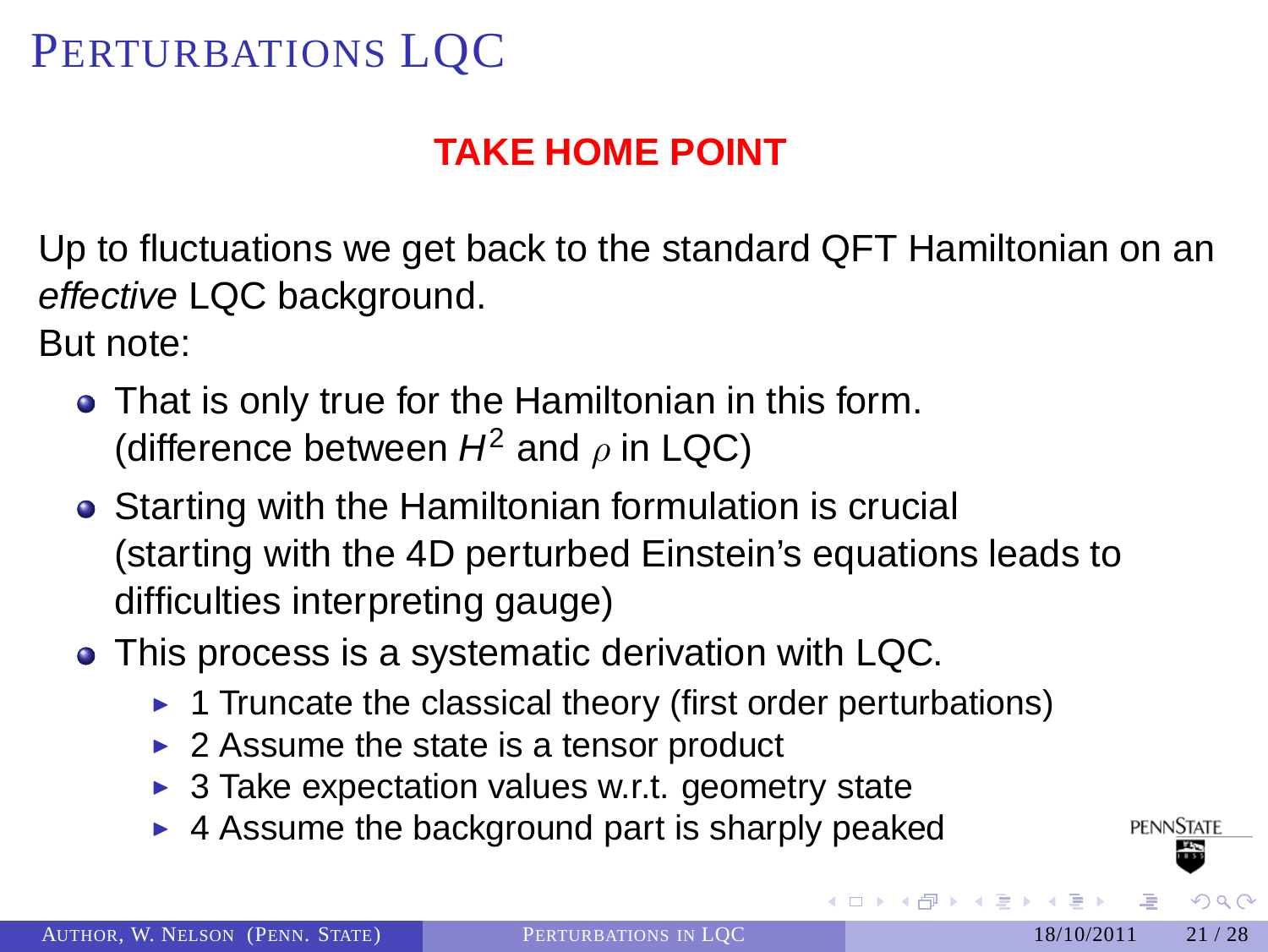# PERTURBATIONS LQC

#### TRANSPLANCKIAN FREQUENCIES

For QFT on a classical background, we do not trust transplanckian frequencies.

Here we have an Hamiltonian that includes the quantum geometry: transplanckian frequencies are fine, only total energy density in the modes is bounded.

Compare to background:

 $\pi_{\phi}$  is not bounded, but kinetic energy density is:  $\lt \rho_c$ 

This solves the transplanckian problem is the sense that observable modes can all be correctly treated in this set up. However, the conceptual question remains (although the question is more refined than before)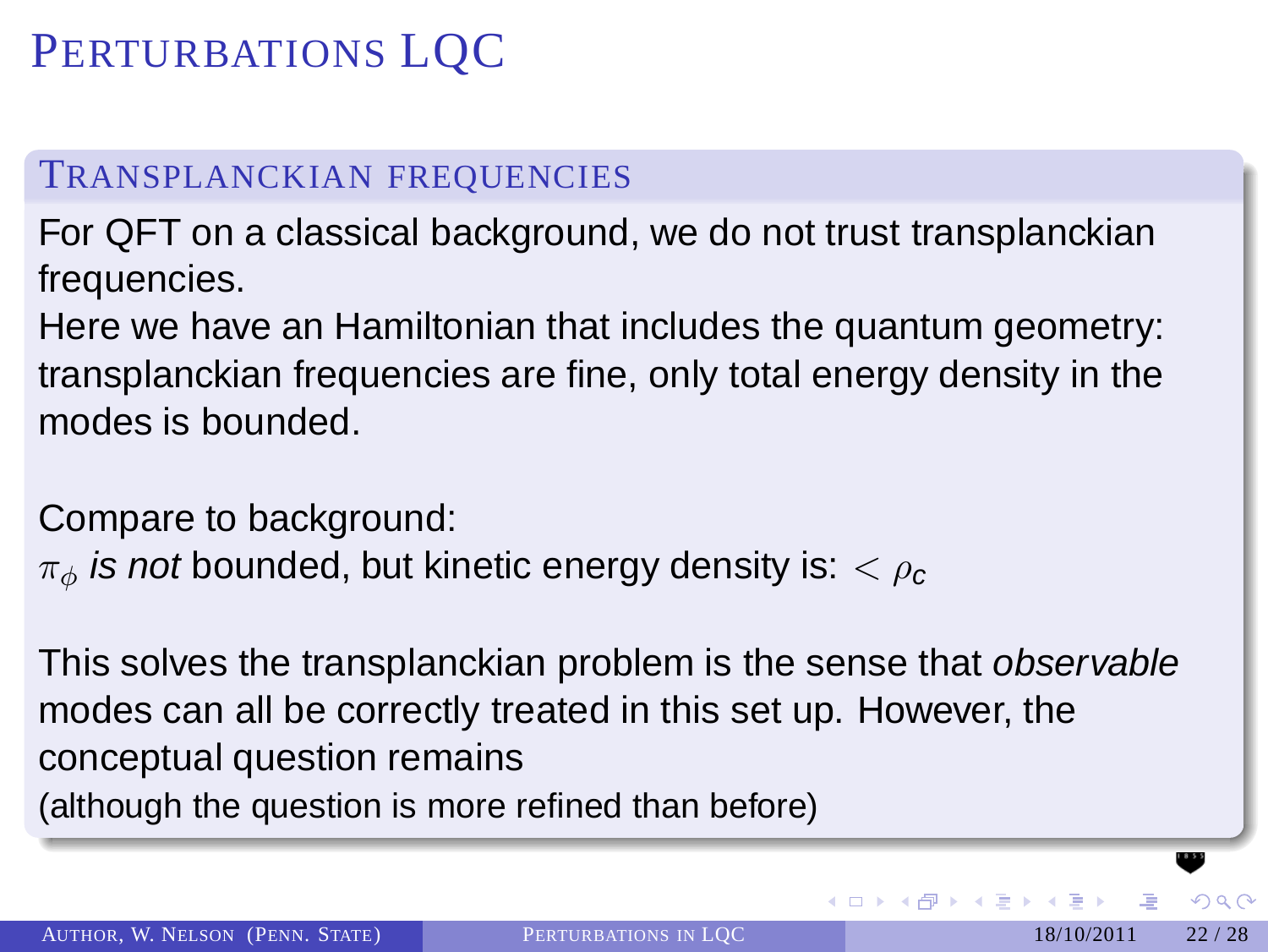# PERTURBATIONS IN LQC

#### PERTURBATION THEORY

If we consider only those modes that are observable by WMAP, what is the total energy in the modes at the bounce? Are they really perturbations?

Subtle question! Ambiguities surround the definition of total energy . . . Using adiabatic regularisation: the simplest vacuum state is a perturbation, even at the bounce.

For the modes we are interested in, this truncation is consistent.

**PENNSTATE**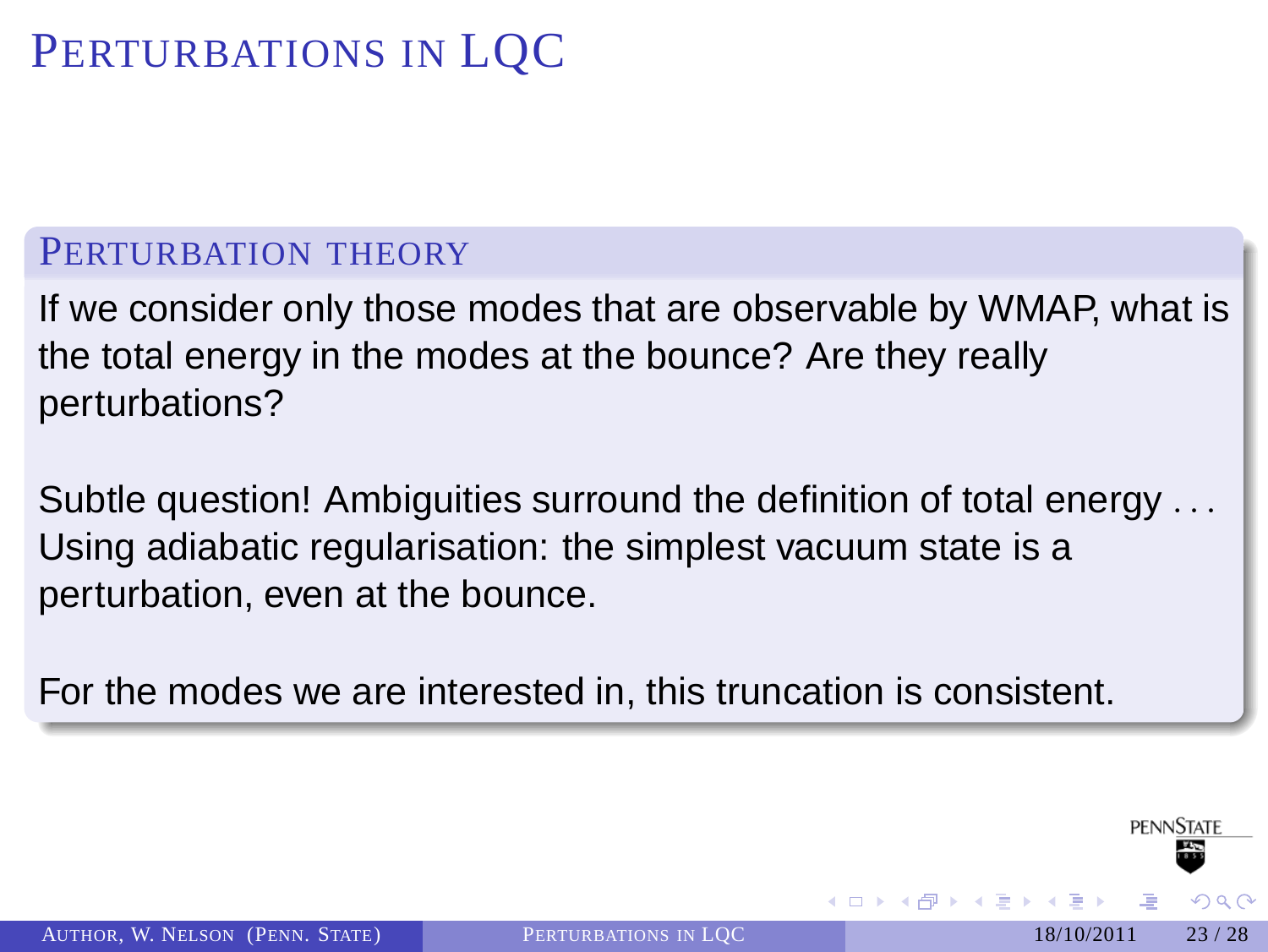# RESULTS AND CONCLUSIONS

### INFLATION IN GR

- Assume scalar field and potential
- Set 'natural' vacuum for perturbations at some time,  $t = t_{\text{onset}}$ .
- Evolve and calculate late time power-spectrum,  $\Delta_R^2$  ( $|\mathbf{k}|$ ).

First state of the program:

### INFLATION IN LQC

- Assume scalar field and potential
- Set 'natural' vacuum for perturbations at bounce,  $t = t_{\text{bounce}}$ .
- Evolve and calculate late time power-spectrum,  $\Delta_R^2$  ( $|\mathbf{k}|$ ).

AUTHOR, W. NELSON (PENN. STATE) P[ERTURBATIONS IN](#page-0-0) LOC 18/10/2011 24/28

<span id="page-23-0"></span>PENNSTATI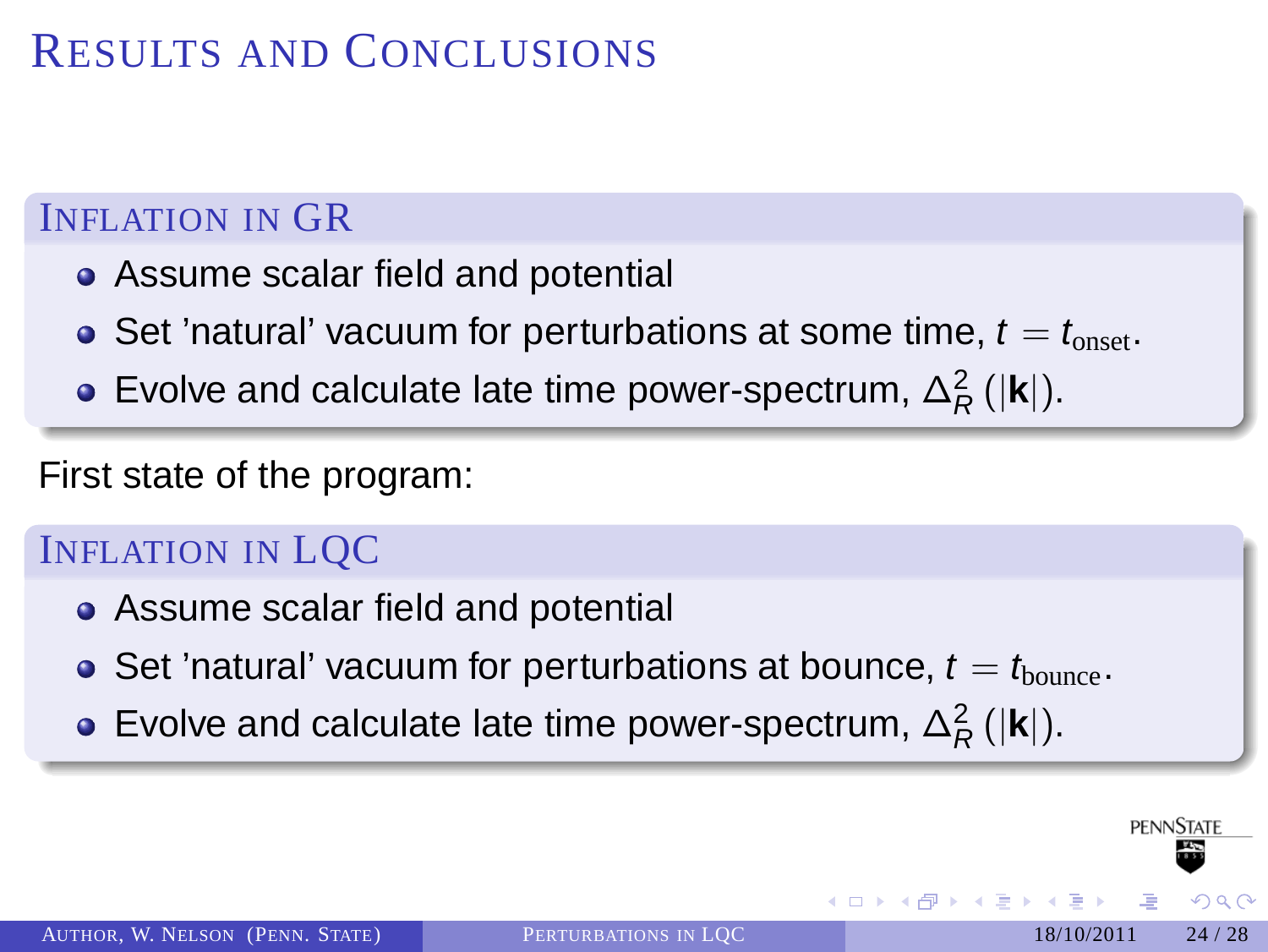# RESULTS AND CONCLUSIONS

LQC may not need inflation at all, but here we are looking at inflation within LQC. Can LQC solve the quantum gravity issues facing inflation?

#### **PARAMETERS**

- (background)  $\phi$  and mass m. (2 dofs)
- **•** (perturbations) Q<sub>k</sub> and P<sub>k</sub>

$$
(k \in (k_{\min}, k_{\max}))
$$

The initial state of the perturbations:

- Is there an initial state that is compatible with observations?
- If so, is this compatibility generic?
- Are there potential observables?

**PENNSTATE**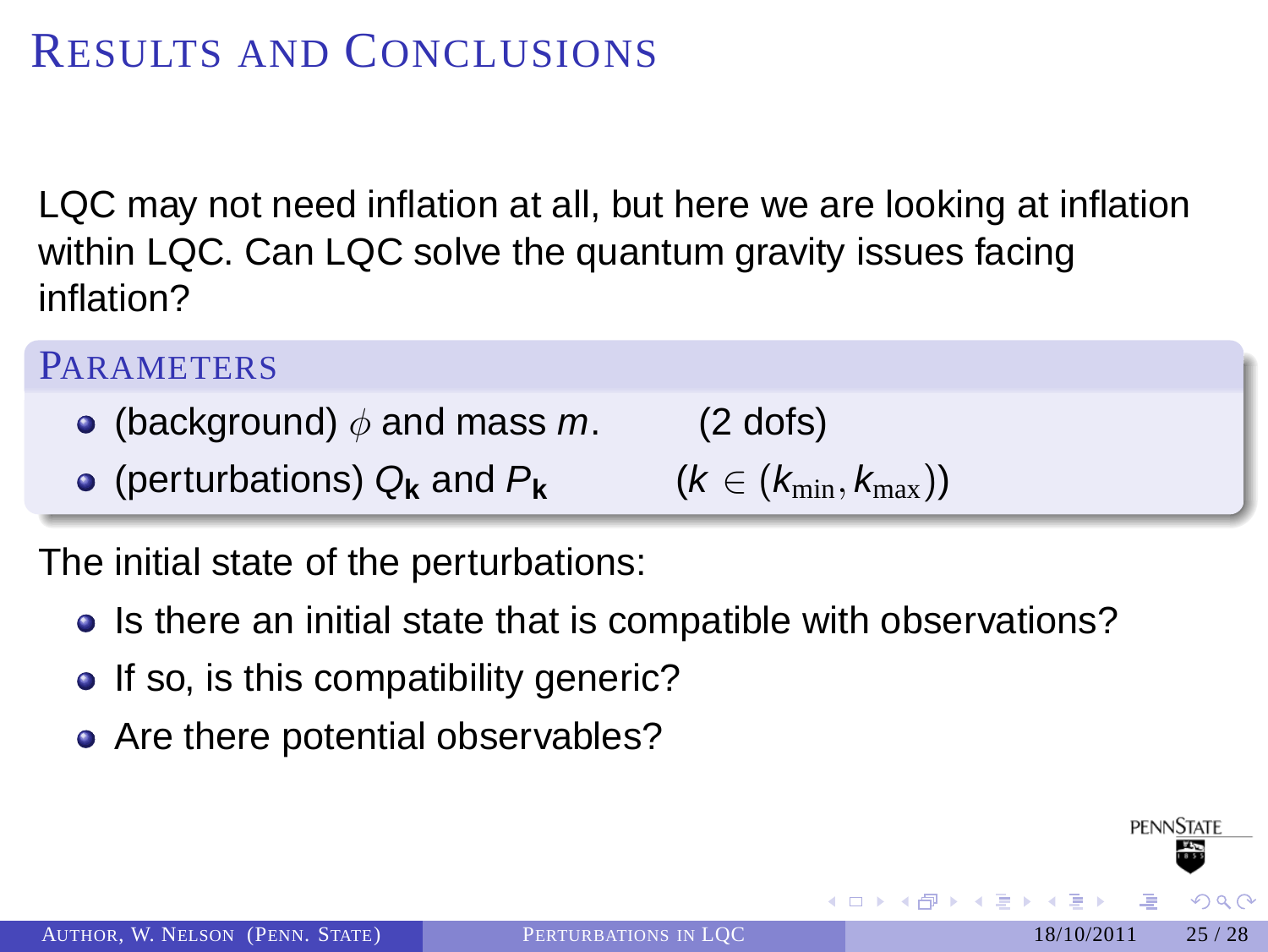# RESULTS AND CONCLUSIONS

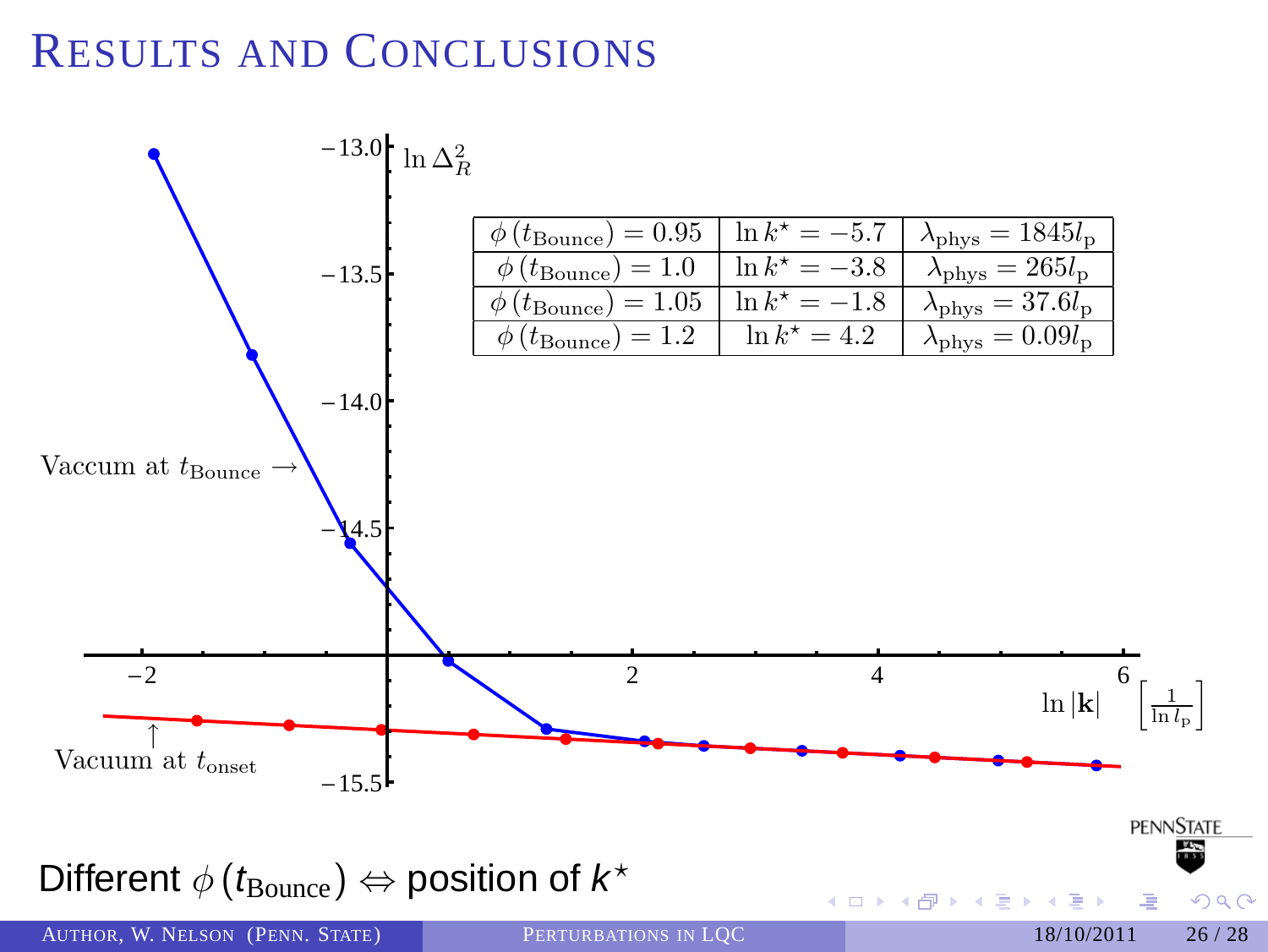

Wavelengths shorter than the curvature scale do not generate particles  $\Rightarrow$  for these modes the Bunch-Davis vacuum is a good approximation.<br>PENNSTATE

4 **D** F